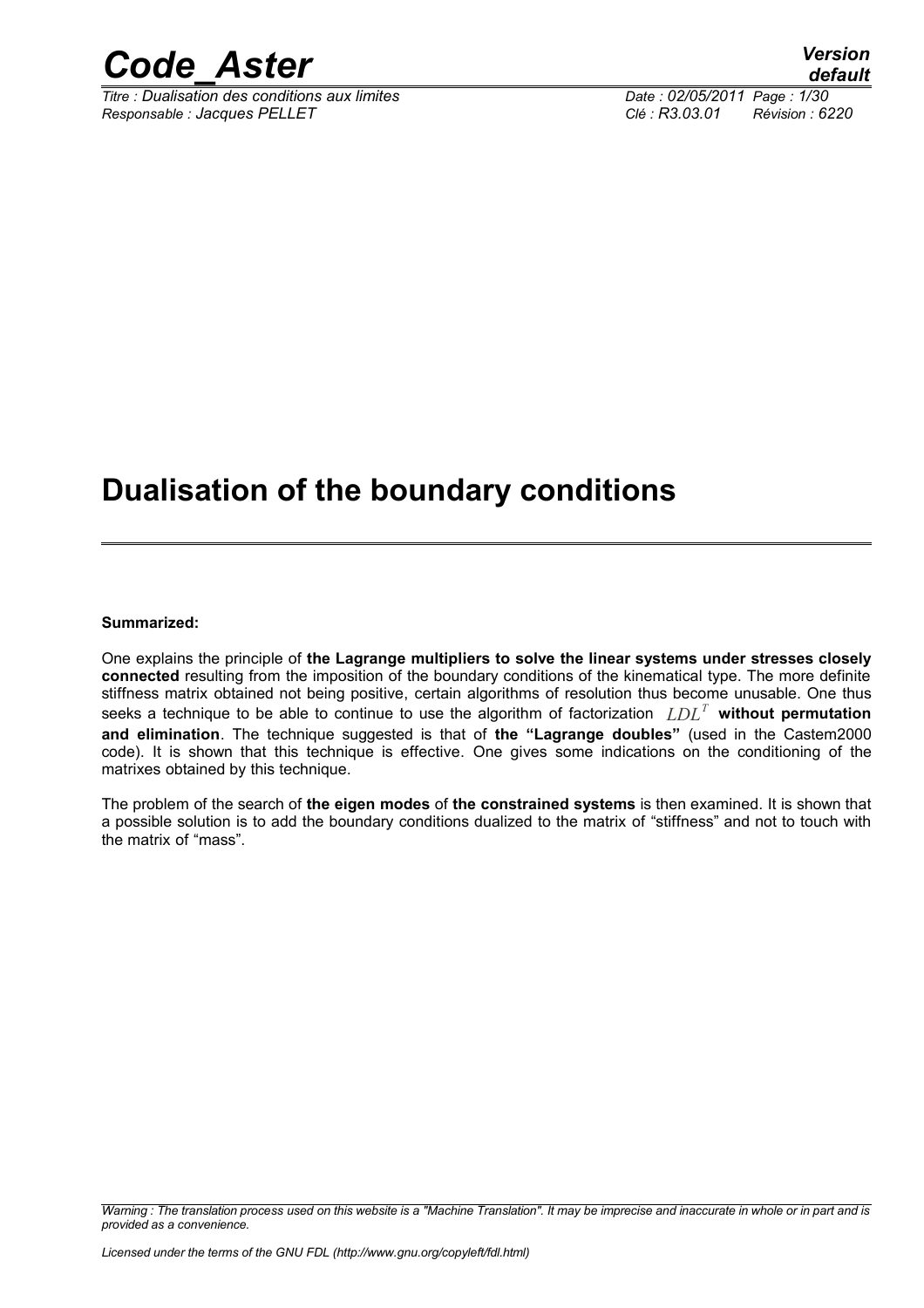*Titre : Dualisation des conditions aux limites Date : 02/05/2011 Page : 2/30 Responsable : Jacques PELLET Clé : R3.03.01 Révision : 6220*

*default*

### **Contents**

| 2 Dualisation of the kinematical boundary conditions, principle of the Lagrange multipliers 3 |  |
|-----------------------------------------------------------------------------------------------|--|
|                                                                                               |  |
|                                                                                               |  |
|                                                                                               |  |
|                                                                                               |  |
|                                                                                               |  |
|                                                                                               |  |
|                                                                                               |  |
|                                                                                               |  |
|                                                                                               |  |
|                                                                                               |  |
|                                                                                               |  |
|                                                                                               |  |

*Warning : The translation process used on this website is a "Machine Translation". It may be imprecise and inaccurate in whole or in part and is provided as a convenience.*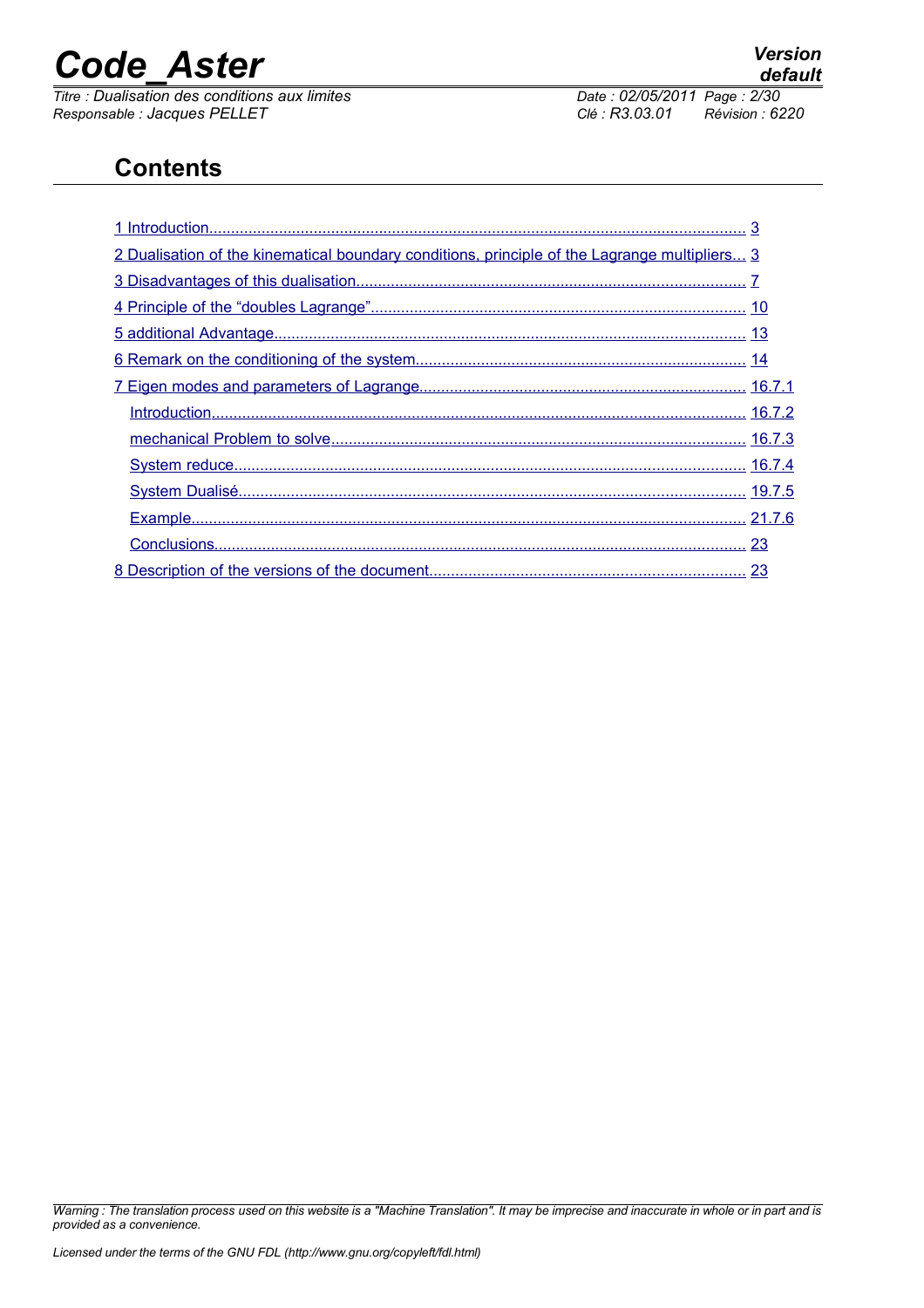*Titre : Dualisation des conditions aux limites Date : 02/05/2011 Page : 3/30 Responsable : Jacques PELLET Clé : R3.03.01 Révision : 6220*

### **1 Introduction**

<span id="page-2-0"></span>We are interested in this document to the dualisation of the boundary conditions (known as kinematics). Two problems distinct from linear algebra are examined:

- the resolution of the linear systems: paragraphs 2,3,4,5,6,
- <span id="page-2-1"></span>• the search of the eigen modes: paragraph 7.

### **2 Dualisation of the kinematical boundary conditions, principle of the Lagrange multipliers**

In *Code\_Aster* (as in the other codes of finite elements), one is brought to solve many linear systems.

Often such a system can be regarded as the algebraical expression of a problem of minimization of a positive quadratic functional calculus  $J(u)$  where  $u$  belongs to  $\mathbb{R}^n$  or  $n$  is the number of nodal unknowns while being constrained by a certain number of relations closely connected  $\; C_i[u]\!-\!d_i\!\equiv\!0\;$ (boundary conditions of the Dirichlet type).

It is with this problem of minimization under stresses closely connected that one is interested here. In the continuation of the document, one will take as example the case (and the vocabulary) of the linear static mechanics. One will speak about stiffness matrix, vector displacement,… but the technique suggested remains valid for the problems of thermal evolution, into linear or nonlinear.

That is to say the discretized problem:

$$
\mathrm{Pb1}: \left\{\min_{\mathbf{u}\in\mathcal{V}\subset\mathbb{R}^n}J(\mathbf{u})\right\}
$$

where:

•  $J(\mathbf{u})$  is a quadratic form (total Potential energy)

$$
J(\mathbf{u}) = \frac{1}{2}(\mathbf{A}\mathbf{u}, \mathbf{u}) - (\mathbf{b}, \mathbf{u})
$$

**A** is a positive symmetric matrix  $\|\mathbf{A}\mathbf{u}, \mathbf{u}\| \ge 0 \ \forall \mathbf{u}\$  but not inevitably definite (  $Au=0$  is possible for  $u \neq 0$ )

 $V$  is the space of kinematically admissible displacements (it is under space closely connected of  $\mathbb{R}^n$ ).

This discrete problem is solved numerically while expressing that the "derivative" of  $J(\mathbf{u})$  in V is null. One is then brought back to solve a linear system of equations. The problem is "to derive"  $\left|J\left(\mathbf{u}\right)\right|$  in  $\left|V\mathsf{\subset }\mathbb{R}^{n}\right|$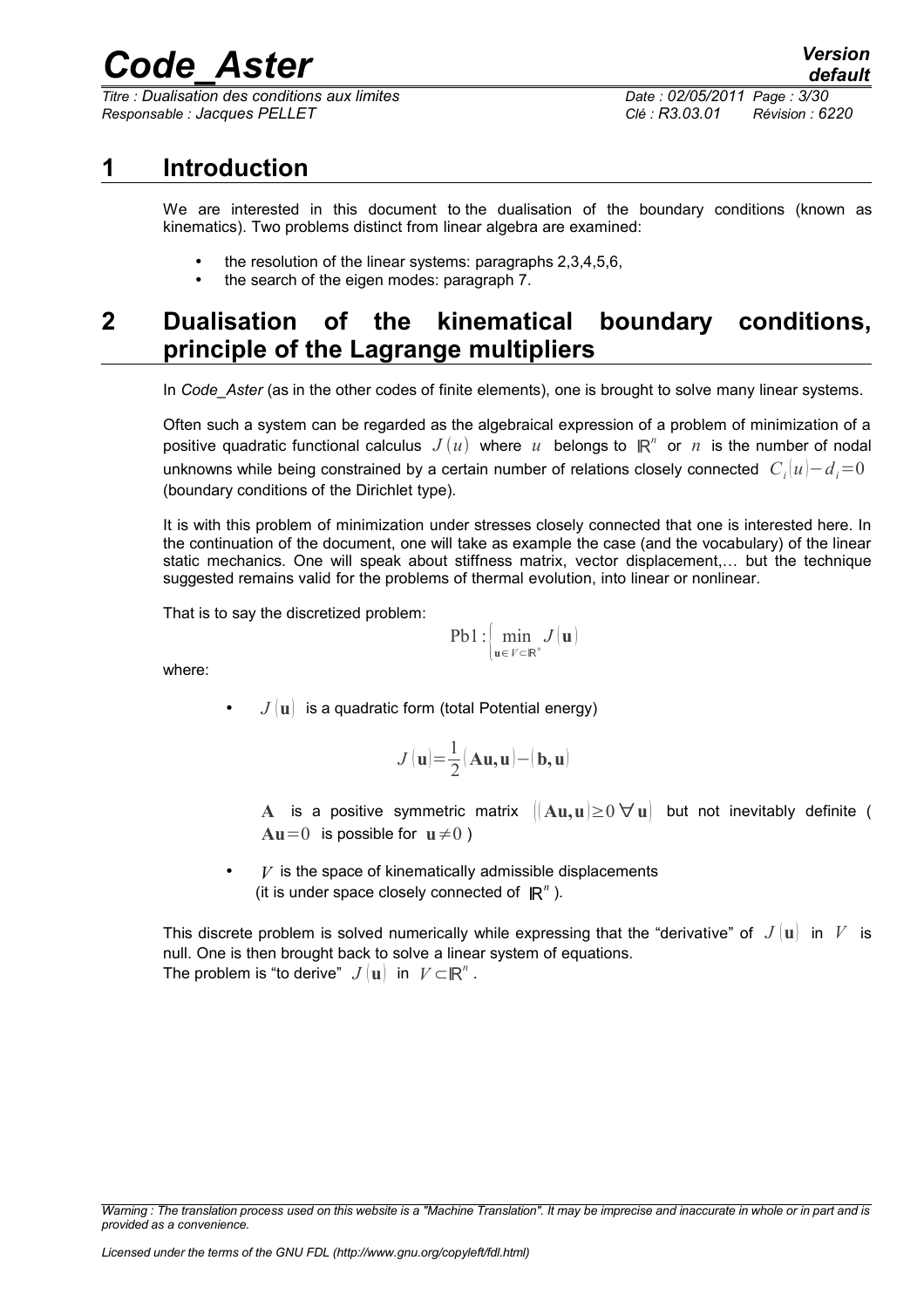*Titre : Dualisation des conditions aux limites Date : 02/05/2011 Page : 4/30 Responsable : Jacques PELLET Clé : R3.03.01 Révision : 6220*

*default*

In general, for practical reasons, the statement of  $J(\mathbf{u})$  is calculated in the base of all nodal displacements (without taking account of the stresses): **u** belongs then to ℝ *n* where *n* is the nombre total of nodal unknowns.

If  $|V|$  is under vector space of  $|\mathbf{R}^n|$  generated by  $|n-p|$  basic nodal displacements, the derivative of  $J(\mathbf{u})$  in V is done very simply: it is enough "and to forget" in A the matrixes b lines and columns correspondings with the d.o.f. removed  $|u_i=0|$ .

If the constrained degrees of freedom are not put at zero but not assigned to a given value:  $u_i$ = $d_i$  , it is necessary to modify **b** .

Finally if the stresses "mix" the d.o.f. between them (linear relations between unknowns) it is necessary to modify **A** and **b** .

The principle of the Lagrange multipliers makes it possible to solve the problem without touching with the matrixes **A** and **b** . The price to be paid is an increase amongst unknowns in the system to be solved.

Instead of solving the problem within the space of *V* dimension *n*− *p* , one solves it in space  $\mathbb{R}^{n+p}$  , the noted additional unknowns  $\vert \lambda_i \vert$  being called Lagrange multipliers.

#### **Principle and justification**

Let us take again the preceding problem by clarifying space *V*

 $\overline{1}$ 

#### **Problem 1:**

$$
\begin{cases}\n\min_{\mathbf{u}\in V} J(\mathbf{u}) \\
J(\mathbf{u}) = \frac{1}{2} (\mathbf{A}\mathbf{u}, \mathbf{u}) - (\mathbf{b}, \mathbf{u}) \\
V = \left\{ \mathbf{u} \in \mathbb{R}^n / C_i(\mathbf{u}) = d_i, \forall i = 1, p \right\}\n\end{cases}
$$

 $C_i$  Are linear forms on  $\mathbb{R}^n$ , are  $d_i$  to them constant data. One supposes moreover than the p forms  $|C_i|$  are independent between them: the dimension of the space generated by  $|C_i|$  the east *p* .

One can show (cf [Appendix 1]) that this problem is equivalent to the following:

#### **Problem 2:**

trouver 
$$
\mathbf{u} \in \mathbf{V}
$$
 où  
\n
$$
\mathbf{V} = [\mathbf{u} \in \mathbb{R}^n / C_i(\mathbf{u}) = d_i, \forall i = 1, p]
$$
\ntel que  $(\mathbf{A}\mathbf{u} - \mathbf{b})(\mathbf{v}) = 0 \forall v \in \mathbf{V}_0$  où  
\n
$$
\mathbf{V}_0 = [\mathbf{v} \in \mathbb{R}^n \text{ tel que } C_i(\mathbf{v}) = 0 \forall i = 1, p]
$$

*Warning : The translation process used on this website is a "Machine Translation". It may be imprecise and inaccurate in whole or in part and is provided as a convenience.*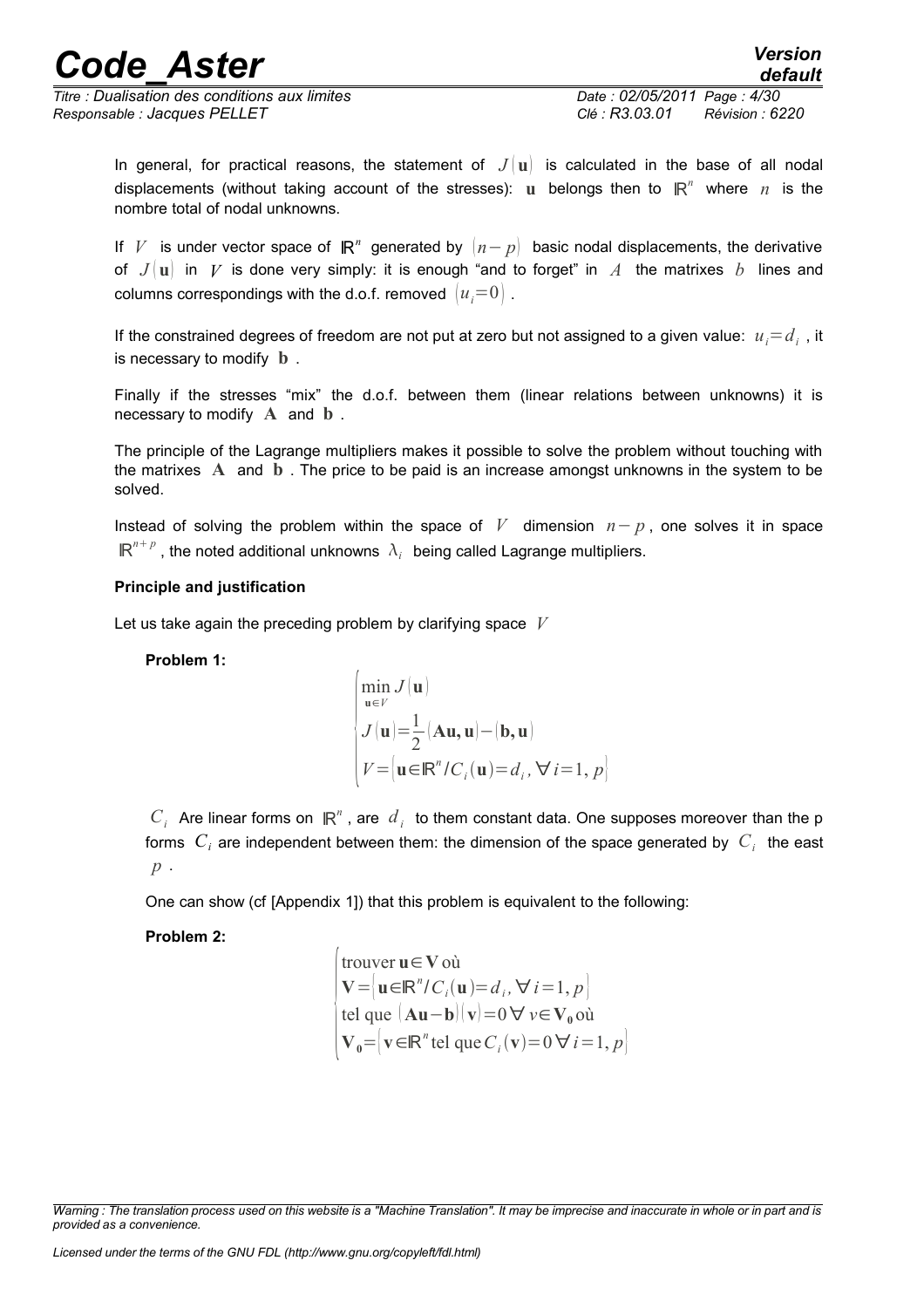*Titre : Dualisation des conditions aux limites Date : 02/05/2011 Page : 5/30 Responsable : Jacques PELLET Clé : R3.03.01 Révision : 6220*

Let us rewrite problem 2 differently:

#### **Problem 3:**

to find  $\mathbf{u} \in \mathbb{R}^n$  such as

$$
\forall i \quad \mathbf{C_i u} - \mathbf{d_i} = 0 \tag{6q 2-1}
$$

$$
\forall \mathbf{v} \in V_0, \mathbf{C}_i \mathbf{v} = 0 \tag{6q 2-2}
$$

$$
\forall v \in V_0, [Au - b]v = 0
$$

the equations [éq 2-2] and [éq 2-3] show (by identifying  $\mathbb{R}^n$  and its dual) that:

| $\forall i \mathbf{C}_i$ | is orthogonal with $V_0$ |  |
|--------------------------|--------------------------|--|
| $ Au-b $                 | is orthogonal with $V_0$ |  |

 $\bm{V_0}$  is under vector space of  $\mathbb{R}^n$  orthogonal with  $\big| \mathbf{C_i}[i\!=\!1,p] \big|$  (  $\bm{V_0}$  is of dimension  $(n\!-\!p)$ because  $p$  the conditions  $\mathbf{C}_i$  are supposed to be independent).

Since the decomposition of  $\mathbb{R}^n$  all in all direct of 2 pennies orthogonal spaces is single, one from of deduced that  $\left[\mathbf{A}\mathbf{u}-\mathbf{b}\right]$  belongs to the vector space generated by  $\left[C_i\right]$ 

There thus exists a family of scalars  $|\lambda_i|$  called Lagrange multipliers such as:

$$
(\mathbf{A}\mathbf{u}-\mathbf{b})+\sum_i\lambda_i\mathbf{C_i}\!=\!0
$$

This equality is true in  $\mathbb{R}^n$ 

problem 3 becomes then:

**Problem 4:**

$$
\begin{cases}\n\text{Trouver } \mathbf{u} \in \mathbb{R}^n, \quad \lambda_i \in \mathbb{R}, \, |i=1, p) \\
(\forall i=1, p) \mathbf{C}_i \mathbf{u} - \mathbf{d}_i = 0 \\
(\mathbf{A} \mathbf{u} - \mathbf{b}) + \sum_i \lambda_i \mathbf{C}_i = 0\n\end{cases}
$$

The reciprocal one (  $Pb4 \Rightarrow Pb3$  ) is obvious: if there exists  $|\lambda_i|$  such as:

$$
(\mathbf{A}\mathbf{u}-\mathbf{b})+\sum_{i}\lambda_{i}\mathbf{C}_{i}=\mathbf{0} \quad \text{then} \quad \forall \mathbf{v} \in V_{0}(\mathbf{A}\mathbf{u}-\mathbf{b})\mathbf{v}=\sum_{i}\lambda_{i}\mathbf{C}_{i}.\mathbf{v}=\mathbf{0}
$$

*Warning : The translation process used on this website is a "Machine Translation". It may be imprecise and inaccurate in whole or in part and is provided as a convenience.*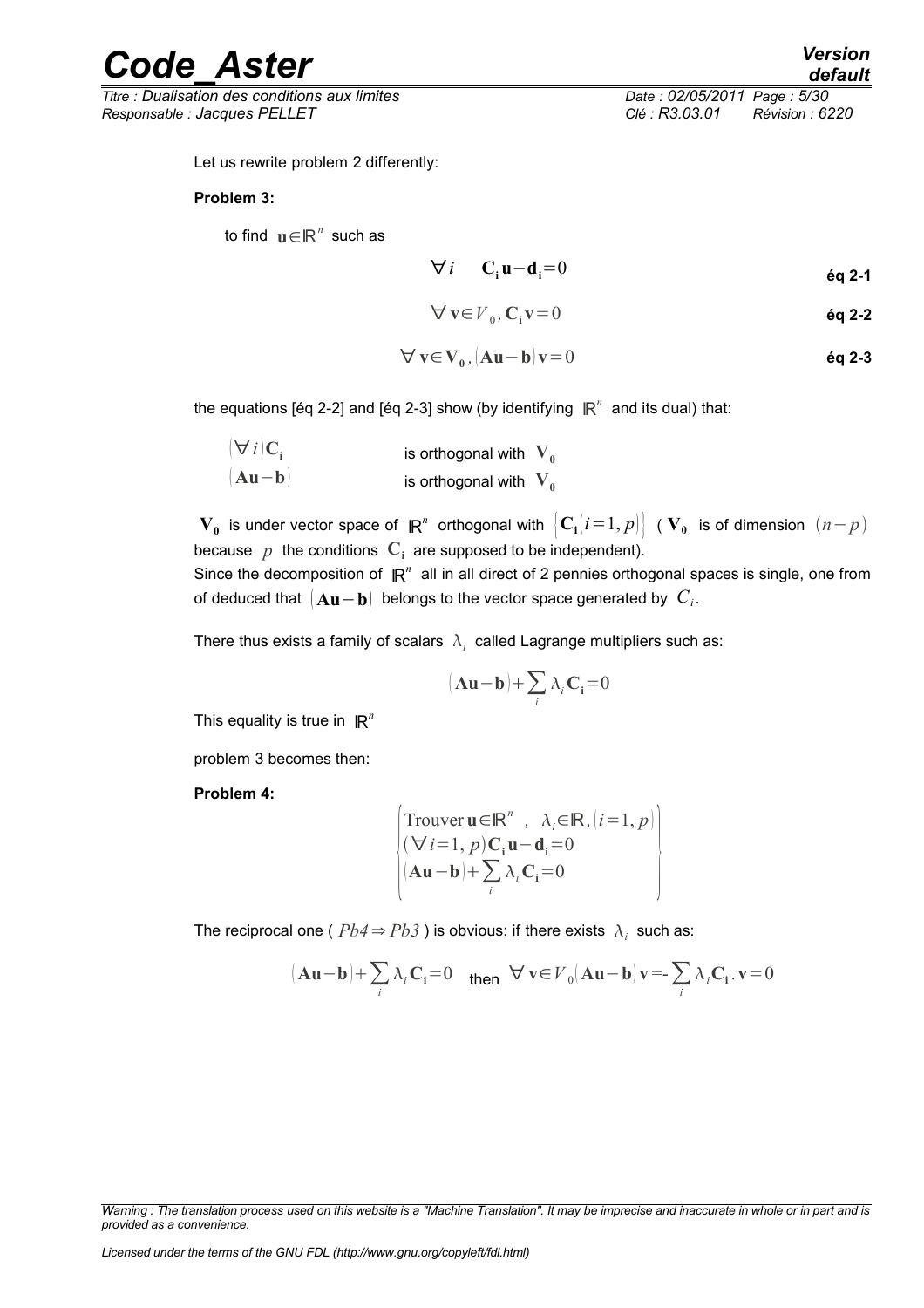*Titre : Dualisation des conditions aux limites Date : 02/05/2011 Page : 6/30 Responsable : Jacques PELLET Clé : R3.03.01 Révision : 6220*

*default*

problem 4 is the sought problem. It will be said that it is the problem with dualized kinematical conditions. Matriciellement one can write it:

$$
KX = F
$$
\n
$$
\begin{bmatrix} A & C^T \\ C & 0 \end{bmatrix} \begin{bmatrix} u \\ \lambda \end{bmatrix} = \begin{bmatrix} b \\ d \end{bmatrix}
$$
\n
$$
(K) \quad (X) \quad (F)
$$
\n6q 2-4

where:

$$
\mathbf{u} \in \mathbb{R}^n; \lambda \in \mathbb{R}^p; \mathbf{X} \in \mathbb{R}^{n+p}
$$
  
 
$$
\mathbf{A} \in \mathbf{A}_{n,n}; \mathbf{C} \in \mathbf{A}_{p,n}; \mathbf{K} \in \mathbf{A}_{n+p,n+p}
$$

One realizes that this system can be obtained while seeking to make extreme the functional calculus:

$$
L(\mathbf{u}, \lambda) = \frac{1}{2}(\mathbf{A}\mathbf{u}, \mathbf{u}) - (\mathbf{b}, \mathbf{u}) + \lambda(\mathbf{C}\mathbf{u} - \mathbf{d})
$$
 6q 2-5

This functional calculus is called Lagrangian initial problem. The principal interest of this method is to free itself from the stresses: **u** and  $\lambda$  are sought in  $\mathbb{R}^n$  and  $\mathbb{R}^p$  (  $X$  in  $\mathbb{R}^{n+p}$ ).

The coefficients  $\vert \lambda_i \vert$  are called coefficients of Lagrange of the problem (one will say sometimes "Lagrange").

*Warning : The translation process used on this website is a "Machine Translation". It may be imprecise and inaccurate in whole or in part and is provided as a convenience.*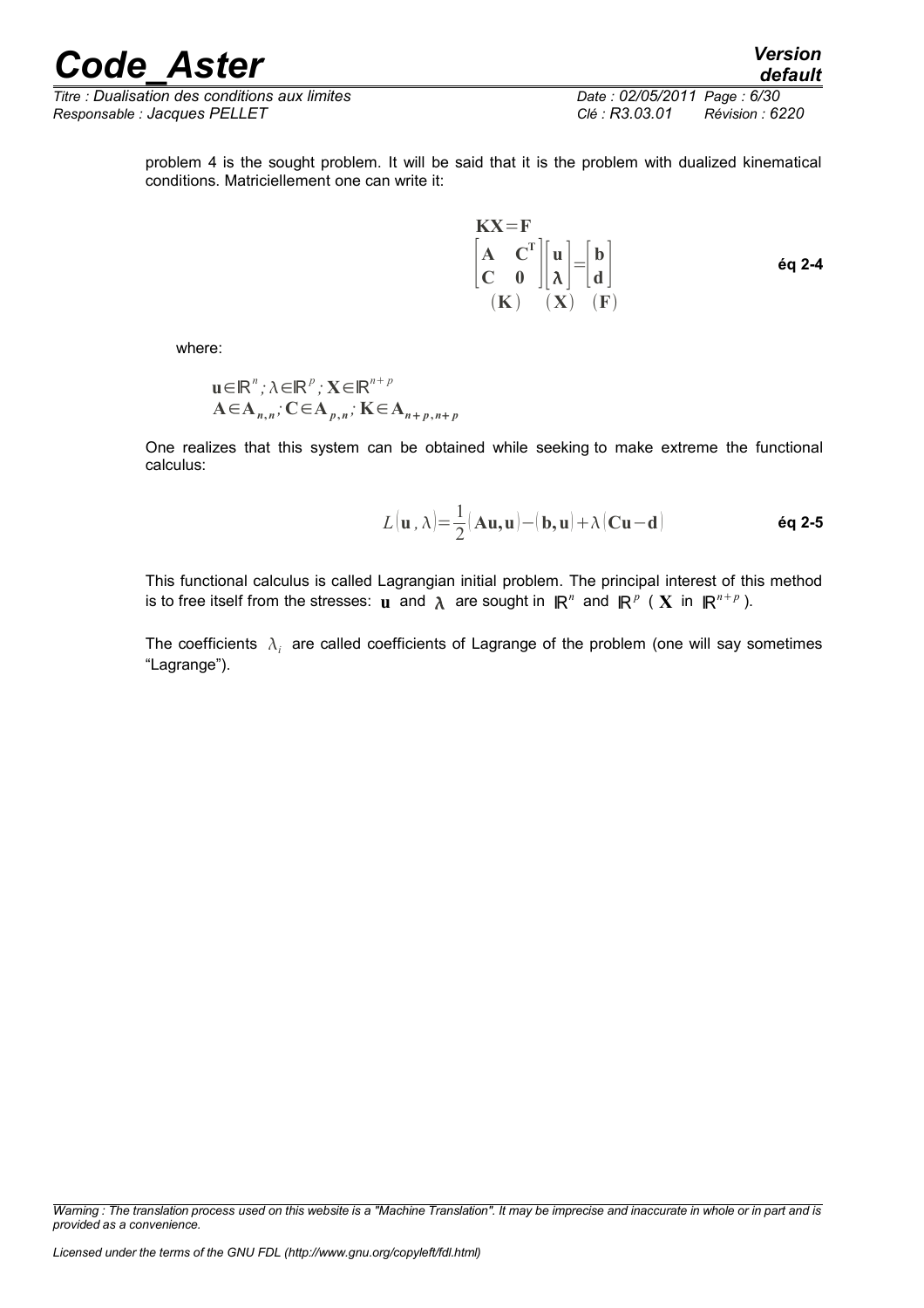*Titre : Dualisation des conditions aux limites Date : 02/05/2011 Page : 7/30 Responsable : Jacques PELLET Clé : R3.03.01 Révision : 6220*

### **3 Disadvantages of this dualisation**

<span id="page-6-0"></span>One sees according to the statement of Lagrangian that the matrix **K** is not positive any more (what was the case of **A** ). Indeed:

$$
\exists \mathbf{u}_0 / \mathbf{C} \mathbf{u}_0 \neq 0 \Rightarrow \exists \lambda_0 / L \left( \mathbf{u}_0, \lambda_0 \right) \dots = \frac{1}{2} \left( \mathbf{A} \mathbf{u}_0, \mathbf{u}_0 \right) + \lambda_0 \mathbf{C} \mathbf{u}_0 \lt 0
$$

The loss of the positivity of the matrix **K** involves that the resolution of the system  $\mathbf{K} \mathbf{X} = \mathbf{F}$  cannot be done any more in general by the classical algorithms of gradient or, by the factorization of Cholesky. The algorithm of factorization *LDL<sup>T</sup>* without permutation of the lines and columns is not guaranteed any more either: it is the latter algorithm which one wants to be able to continue to use.

Let us illustrate the problem on the following example:

#### **Example 1:**

a come out from stiffness  $k$  connects 2 nodes  $\mathrm{N}_1^{\mathrm{}}$  and  $\mathrm{N}_2^{\mathrm{}}$ 

$$
\bullet \longrightarrow_{N_1} W \longrightarrow \bullet \longrightarrow_{N_2} W
$$

2 unknowns:  $u_1$   $u_2$ ; 2 modal forces:  $f_1$ ,  $f_2$   $(n=2)$ 

$$
A = \begin{bmatrix} k & -k \\ -k & k \end{bmatrix}
$$

1 stress:  $\alpha u_1 + \beta u_2 = \gamma$  (p=1)

The dualized problem is written:  $\mathbf{K} \mathbf{X} = \mathbf{F}$ 

with:

$$
\mathbf{K} = \begin{bmatrix} k & -k & \alpha \\ -k & k & \beta \\ \alpha & \beta & 0 \end{bmatrix} \qquad \qquad \mathbf{X} = \begin{bmatrix} u_1 \\ u_2 \\ \lambda \end{bmatrix} \qquad \qquad \mathbf{F} = \begin{bmatrix} f_1 \\ f_2 \\ y \end{bmatrix}
$$

**Recall** of the requirement and sufficient so that the algorithm *LDL<sup>T</sup>*−*SP* (without permutation) functions:

Let us note  $\mathbf{K}_i$  under matrix of  $\mathbf{K}$  formed by I first lines and columns of  $\mathbf{K}$  . (If **K** is of order *n*  $\mathbf{K}_n = \mathbf{K}$ ,  $\mathbf{K}_n = [k_{11}]$ ). There will be no null pivot in the algorithm *LDL<sup>T</sup>*−*SP* if and only if ( **K<sup>i</sup>** invertible for *i* is very understood enters 1 and *n* ). This condition will be noted: cond1

*Warning : The translation process used on this website is a "Machine Translation". It may be imprecise and inaccurate in whole or in part and is provided as a convenience.*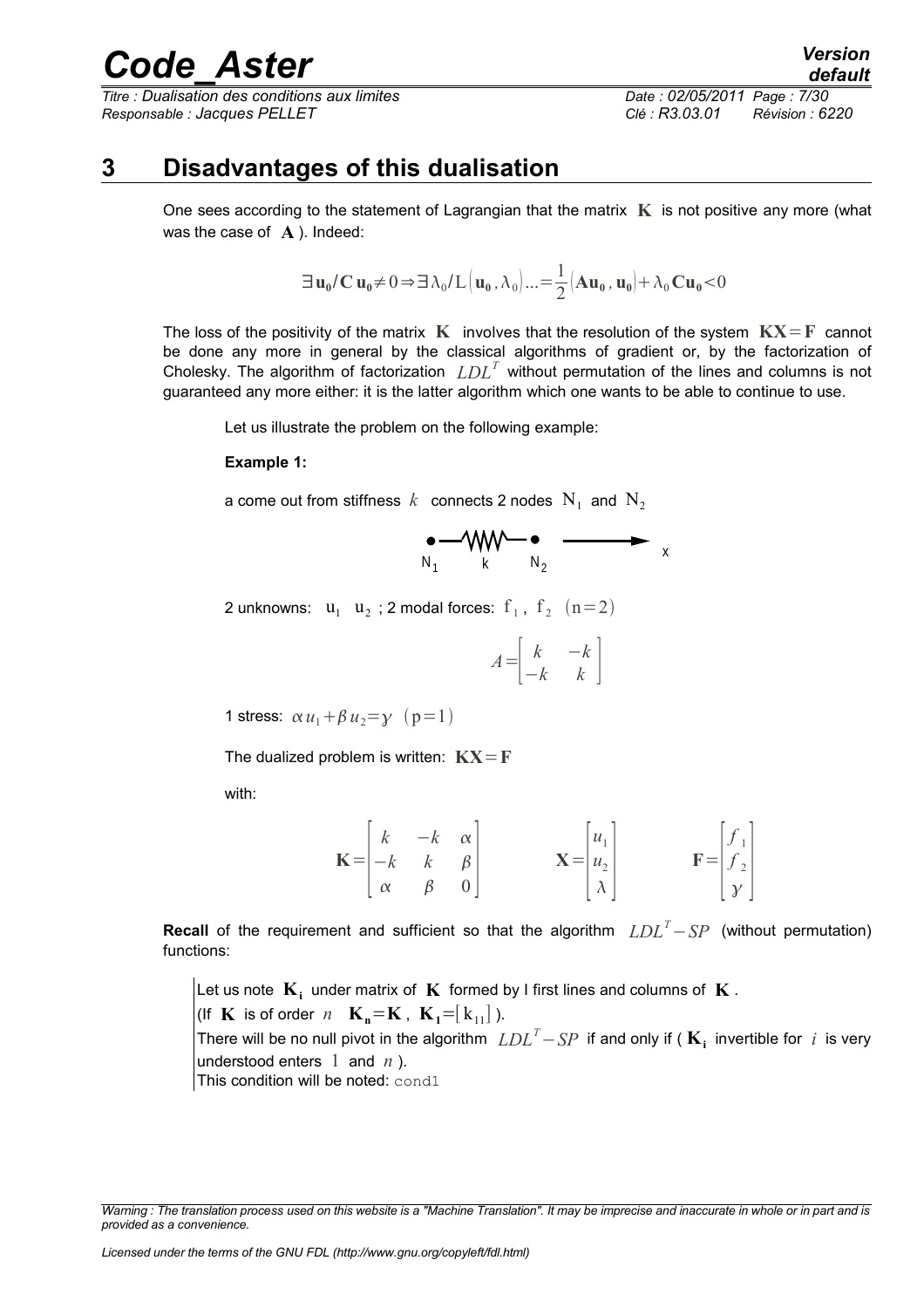*Titre : Dualisation des conditions aux limites Date : 02/05/2011 Page : 8/30 Responsable : Jacques PELLET Clé : R3.03.01 Révision : 6220*

*default*

the matrix **K** above is written with like classification of the unknowns, the order of the components of **X** :

•  $\mathbf{X} = (u_1, u_2, \lambda)$ **K**=  $\vert$ , *k* −*k α* −*k k β α β* 0 ]  $\mathbf{K}_2 = \begin{vmatrix} k & -k \\ -k & k \end{vmatrix}$  $\begin{bmatrix} n & n \\ -k & k \end{bmatrix}$  do not check the condition cond1.

On example 1 let us test new classifications:

• **X**= $(\lambda, u_1, u_2)$ **K**=  $\mid$   $\mid$ 0 *α β α k* −*k β* −*k k* ]

 $\mathbf{K}_1^+$  do not check the condition  $\texttt{cond1}.$ 

• 
$$
\mathbf{X} = (u_1, \lambda, u_2)
$$

$$
\mathbf{K} = \begin{bmatrix} k & \alpha & -k \\ \alpha & 0 & \beta \\ -k & \beta & k \end{bmatrix} \qquad \qquad \begin{aligned} \det \mathbf{K}_1 &= k \\ \det \mathbf{K}_2 &= \alpha^2 \\ \det \mathbf{K}_3 &= -k(\alpha + \beta)^2 \end{aligned}
$$

- $k$  is supposed strictly positive (stiffness of spring)
- $\mathbf{K}_3$  is invertible only if  $\alpha + \beta \neq 0$  . The case  $\alpha + \beta = 0$  corresponds indeed to "a bad" physical blocking: the condition:  $u_1 - u_2$ =cte do not block "rigid body motions" for **A** (without energy).

So that the total problem has a single solution, it is necessary indeed that the conditions  $\mathbf{C_i}$ **u** =  $\mathbf{d_i}$  generate a space of acceptable displacements which does not contain any rigid body motions of **A** .

With the notations of [§1] one will write:

$$
\ker \mathbf{A} \cap \mathbf{V}_0 = [0]
$$

One will suppose in the continuation of the document that this condition is checked. It is with - to say that the stresses  $\mathbf{C_i}$  block at least rigid body motions of  $\mathbf{A}$  (they can be more numerous of course). When this condition is checked and that the conditions  $\mathbf{C}_i$ are independent between them, it will be said that the problem is physically well posed.

*Warning : The translation process used on this website is a "Machine Translation". It may be imprecise and inaccurate in whole or in part and is provided as a convenience.*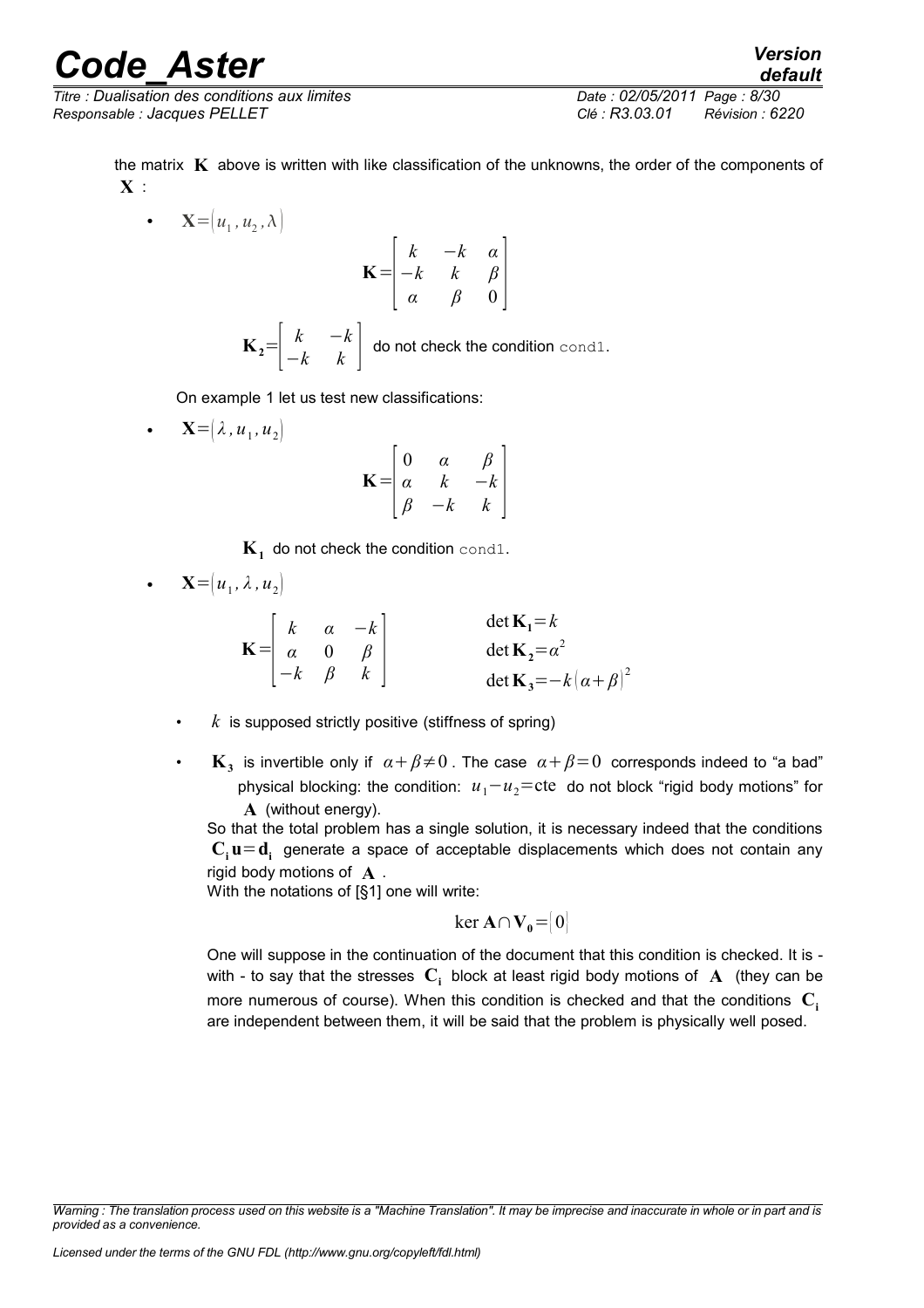*Titre : Dualisation des conditions aux limites Date : 02/05/2011 Page : 9/30 Responsable : Jacques PELLET Clé : R3.03.01 Révision : 6220*

*default*

•  $\mathbf{K}_2$  is invertible only if  $\alpha \neq 0$ It is thus seen that classification  $\big\lvert u_1, \lambda$  *,*  $u_2\big\rvert\,$  checks the condition <code>cond1</code> if  $\,a{\neq}0$  . If blocking  $\alpha u_1 + \beta u_2 = y$  is reduced to:

> $u_1 = \delta$   $(\alpha, \beta) = (1,0) \rightarrow$  cela marche  $u_2 = \delta$   $(\alpha, \beta) = (0,1) \rightarrow$ cela ne marche pas

The symmetry of the problem shows that to be able to deal with the problem  $(\alpha, \beta) = (0,1)$  it is  ${\sf necessary}$  to number  $\left. X \!=\! \left( u_{2}, \lambda \right. , u_{1} \right)$  .

From this very simple example, one can draw some general conclusions (all negative):

- if one numbers all  $\lambda_i$  after  $u_i$ , if  $A$  is singular, the condition cond1 is not checked for  $\mathbf{K}_{i} = \mathbf{A}$ ,
- that is to say a condition  $\mathbf{C}\mathbf{u}=\mathbf{d}$  and  $\lambda$  the associated multiplier of Lagrange. The equation  $Cu = d$  in general does not utilize all the unknowns  $u_i$  : the equation constrained certain degrees of freedom. If  $\lambda$  is numbered before the d.o.f. that it constrained the condition cond1 will not be checked. Indeed let us look under matrix **K<sup>j</sup>** where *j* is the number of the equation giving *λ* .

$$
\mathbf{K}_{\mathbf{j}} = \begin{bmatrix} \mathbf{K}_{\mathbf{j}-1} & \mathbf{0} \\ \mathbf{0} & \mathbf{0} \end{bmatrix}
$$

• That is to say a physical structure which, by bad luck, "is retained by its last d.o.f. physics" i.e. such as if one does not block this d.o.f., the matrix is singular, and such as if one blocks it the matrix is invertible. The use of a degree of freedom of Lagrange *λ* for this blocking is impossible. Indeed, if one numbers *λ* before the last physical degree of freedom, there will be a null pivot on the level of  $\lambda$ , and if one numbers it after (thus in all last degree of freedom), the matrix **K<sup>n</sup>**−**<sup>1</sup>** will not be invertible since blocking is not taken yet into account. One will see with [§4] that the technique of the "double lagrange" makes it possible to solve this problem.

To finish this paragraph we can pass the following remark: If  $\bf{K}$  is invertible, it is known that there exists a classification of the unknowns making it possible to factorize **K** par. *LDL<sup>T</sup>* This classification is for example that resulting from the algorithm *LDL<sup>T</sup>* with permutation (maximum pivot for example). But this renumbering relates to only the lines of the matrix; there is thus loss of the symmetry of  $\mathbf K$ . It is enough to consider the following example:

#### **Example 2:**

$$
\begin{array}{cc}\n\mathbf{A} = [0] \\
C = [1]\n\end{array}\n\quad\n\mathbf{K} = \begin{bmatrix} 0 & 1 \\ 1 & 0 \end{bmatrix}\n\quad\n\mathbf{X} = \begin{bmatrix} \mathbf{u} \\ \lambda \end{bmatrix}
$$

**K** is invertible, but there does not exist any common permutation of the lines and columns **K** of allowing a resolution par. *LDL<sup>T</sup>*

All these remarks show that the dualisation proposed in this paragraph does not make it possible to use *LDL<sup>T</sup>*−*SP* .

*Warning : The translation process used on this website is a "Machine Translation". It may be imprecise and inaccurate in whole or in part and is provided as a convenience.*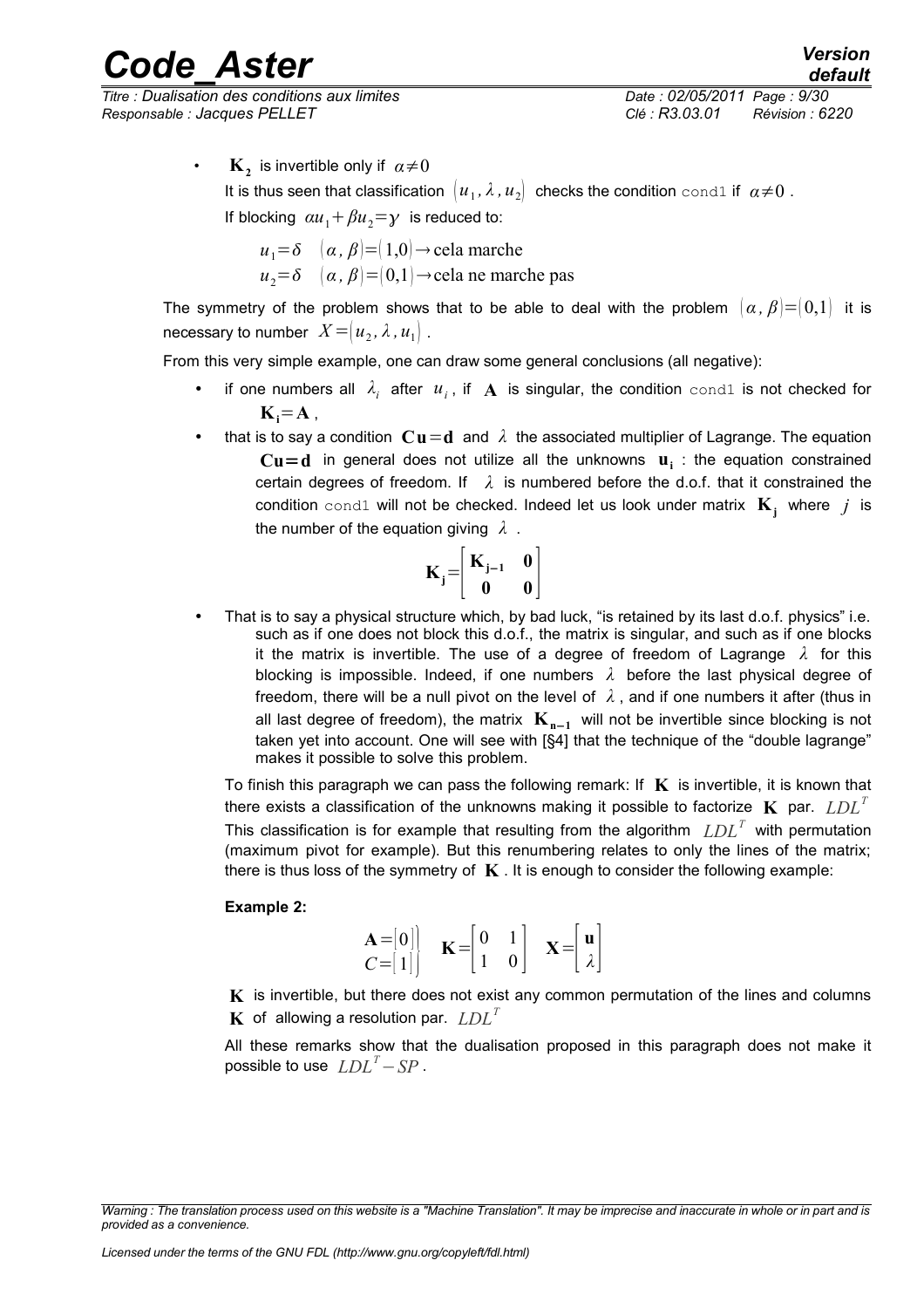*Titre : Dualisation des conditions aux limites Date : 02/05/2011 Page : 10/30 Responsable : Jacques PELLET Clé : R3.03.01 Révision : 6220*

### **4 Principle of the "doubles Lagrange"**

<span id="page-9-0"></span>the method suggested here is that implemented in code CASTEM 2000 (communication personal of Th. CHARAS and P. VERPEAUX). An intuitive presentation could be as follows about it:

It is seen that the dualized problem [éq 2-4] has null terms on the diagonal: those corresponding to the degrees of freedom of Lagrange. This property is also noticed on the Lagrangian one [éq 2-5]: there are no quadratic terms in *λ* .

This nullity of the diagonal terms prevents certain permutations of lines and columns: one can place a Lagrange before the physical degrees of freedom only it constrained.

The idea is then to break up each coefficient of Lagrange *λ* into 2 equal parts *λ* 1 and *λ* 2 . The equation  $Cu = d$  is then replaced by:

$$
\mathbf{Cu} - \alpha \left( \lambda^1 - \lambda^2 \right) = \mathbf{d}
$$
  

$$
\mathbf{Cu} + \alpha \left( \lambda^1 - \lambda^2 \right) = \mathbf{d}
$$

where  $\alpha$  is a non-zero constant.

Let us show the equivalence of the old problem and the new one:

**Problem 1** : "simple Lagrange"

to find 
$$
\begin{cases} \mathbf{u} \in \mathbb{R}^n \\ \lambda \in \mathbb{R}^p \end{cases} \text{ such as } (S) : \begin{cases} \mathbf{A}\mathbf{u} + \mathbf{C}^T \lambda = \mathbf{b} \\ \mathbf{C}\mathbf{u} = \mathbf{d} \end{cases}
$$

$$
(S) \Leftrightarrow \begin{cases} \lambda^1 = \lambda^2 \\ \lambda = \lambda^1 + \lambda^2 \\ \mathbf{A}\mathbf{u} + \mathbf{C}^T \lambda = \mathbf{b} \end{cases} \Leftrightarrow \begin{cases} \mathbf{A}\mathbf{u} + \mathbf{C}^T \lambda^1 + \mathbf{C}^T \lambda^2 = \mathbf{b} \\ \mathbf{C}\mathbf{u} - \alpha \lambda^1 + \alpha \lambda^2 = \mathbf{d} \\ \mathbf{C}\mathbf{u} + \alpha \lambda^1 - \alpha \lambda^2 = \mathbf{d} \end{cases}
$$

 $\alpha$  is a constant  $\neq 0$ 

*Warning : The translation process used on this website is a "Machine Translation". It may be imprecise and inaccurate in whole or in part and is provided as a convenience.*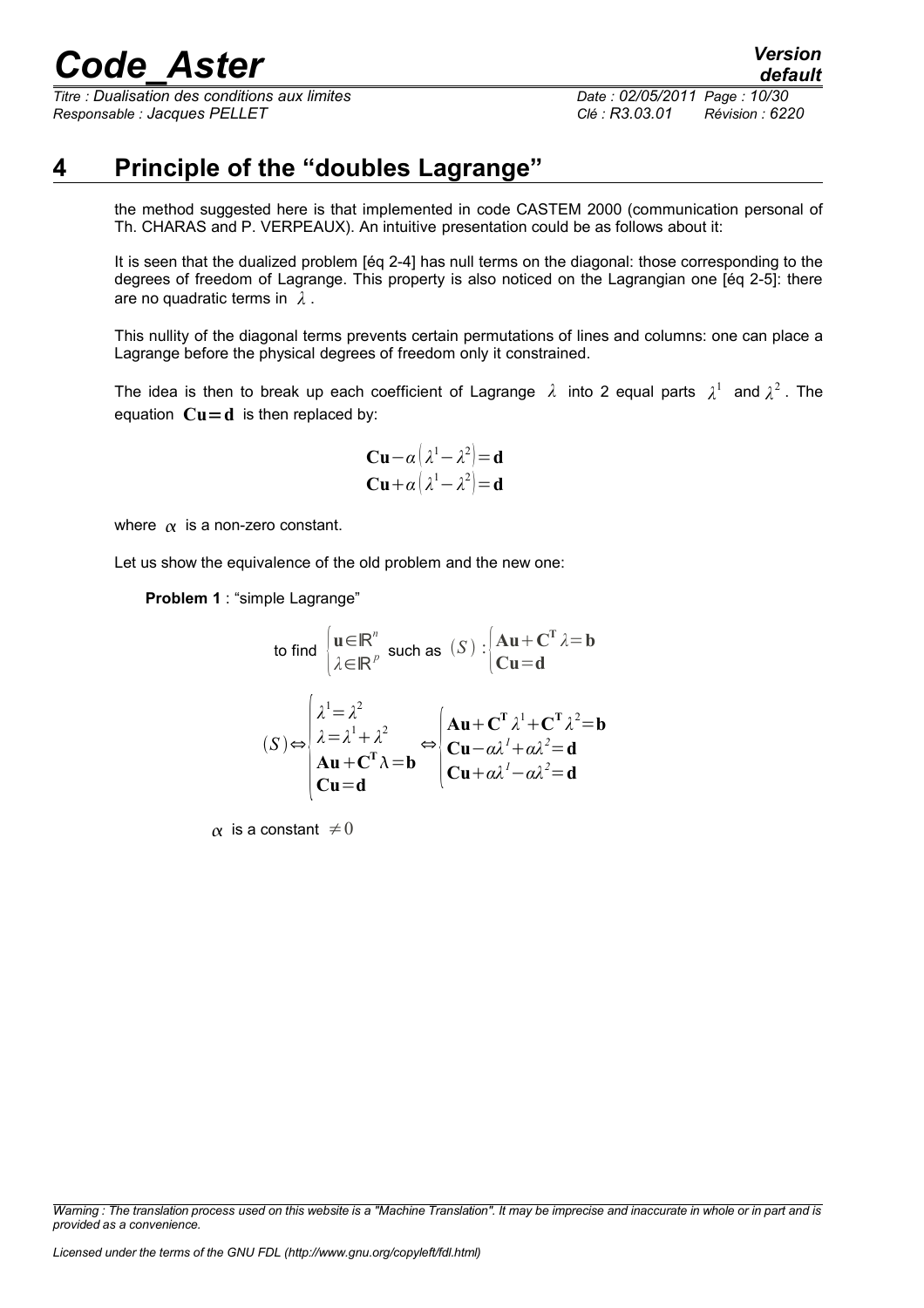*Titre : Dualisation des conditions aux limites Date : 02/05/2011 Page : 11/30 Responsable : Jacques PELLET Clé : R3.03.01 Révision : 6220*

From where the problem equivalent to the precedent:

**Problem 2** : "double Lagrange"

to find 
$$
\begin{cases} \mathbf{u} \in \mathbb{R}^n \\ \lambda^1, \lambda^2 \in \mathbb{R}^p \times \mathbb{R}^p \end{cases}
$$
 such as  $(S')$ : 
$$
\begin{cases} \mathbf{A} \mathbf{u} + \mathbf{C}^T \lambda^1 + \mathbf{C}^T \lambda^2 = \mathbf{b} \\ \mathbf{C} \mathbf{u} - \alpha \lambda^1 + \alpha \lambda^2 = \mathbf{d} \\ \mathbf{C} \mathbf{u} + \alpha \lambda^1 - \alpha \lambda^2 = \mathbf{d} \end{cases}
$$

the new problem can be written:

with:

$$
K'X'=F'
$$

$$
\begin{bmatrix}\n\mathbf{X}' = (\mathbf{u}, \lambda_1, \lambda_2) \\
\mathbf{F}' = (\mathbf{b}, \mathbf{d}, \mathbf{d})\n\end{bmatrix}
$$
\n
$$
\mathbf{K}' = \begin{bmatrix}\n\mathbf{A} & \mathbf{C}^{\mathbf{T}} & \mathbf{C}^{\mathbf{T}} \\
\mathbf{C} & -\alpha \mathbf{l} & \alpha \mathbf{l} \\
\mathbf{C} & \alpha \mathbf{l} & -\alpha \mathbf{l}\n\end{bmatrix}
$$

The problem corresponds to make extreme the functional calculus:

$$
L'(\mathbf{u}, \lambda^1, \lambda^2) = \frac{1}{2} (\mathbf{A}\mathbf{u}, \mathbf{u}) - (\mathbf{b}, \mathbf{u}) + (\lambda^1, \mathbf{C}\mathbf{u} - \mathbf{d})
$$

$$
+ (\lambda^2, \mathbf{C}\mathbf{u} - \mathbf{d}) - \frac{\alpha}{2} (\lambda^1 - \lambda^2, \lambda^1 - \lambda^2)
$$

One can show (cf Annexes 2) that if one observes a certain rule of classification of the unknowns, and by choosing the constant  $\alpha > 0$ , the matrix **K'** checks the condition cond1.

This rule is the following one:

That is to say a relation of blocking **Cu**−**d**=0 , it corresponds to him 2 Lagrange multipliers *λ* 1 and  $\lambda^2$  . This relation utilizes a certain number of physical degrees of freedom.

**Regulate**  $R_0$  :

For each relation of blocking, it is necessary to place  $\lambda^1$  before the first constrained physical degree of freedom and  $\lambda^2$  after the last constrained physical degree of freedom.

To decrease the occupation memory of the matrix  $\mathbf{K}$ , it is necessary to seek to minimize the bandwidth. It is what one does in *Code\_Aster* in "framing" the relations "with nearest": *λ* 1 is placed right before the first constrained degree of freedom,  $\lambda^2$  is placed just after last the d.o.f. constrained.

*Warning : The translation process used on this website is a "Machine Translation". It may be imprecise and inaccurate in whole or in part and is provided as a convenience.*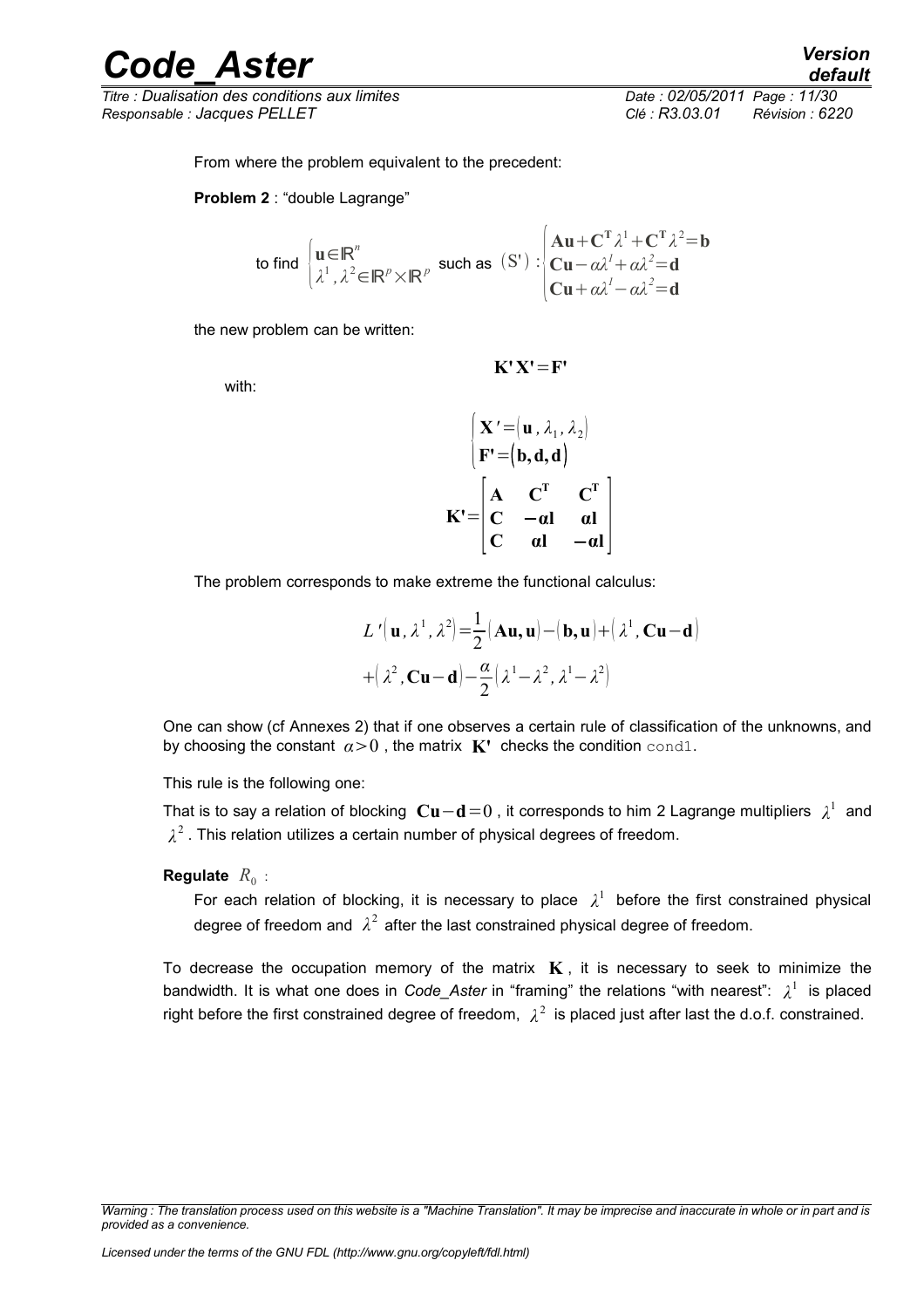*Titre : Dualisation des conditions aux limites Date : 02/05/2011 Page : 12/30 Responsable : Jacques PELLET Clé : R3.03.01 Révision : 6220*

*default*

#### **Illustration:**

That is to say a problem with 4 physical degrees of freedom:  $u_1, u_2, u_3, u_4$ . This system is subjected to 2 conditions:

$$
\begin{cases} a_{11}u_1 + a_{13}u_3 = b_1 \\ a_{22}u_2 + a_{24}u_4 = b_2 \end{cases}
$$

let us call  $\lambda_1^1$ ,  $\lambda_1^2$  the 2 degrees of freedom of Lagrange associated with the 1st condition and  $\lambda_2^1$ ,  $\lambda_2^2$ those associated with the 2nd condition.

By supposing that the physical degrees of freedom were numbered in the order:  $u_1, u_2, u_3, u_4$ , the total classification of the degrees of freedom retained by *Aster* is then:

$$
\lambda_1^1, u_1, \lambda_2^1, u_2, u_3, \lambda_1^2, u_4, \lambda_2^2
$$

 $\lambda_1^1$  and  $\lambda_1^2$  frame "with more close" the constrained degrees of freedom (  $u_1$  and  $u_3$  )

 $\lambda_2^1$  and  $\lambda_1^2$  frame "with more close" the constrained degrees of freedom (  $u_2$  and  $u_4$  )

the technique of the "Lagrange doubles" associated with the rule  $\ R_0$  thus allows to solve any linear system posed physically well with the algorithm of *LDL<sup>T</sup>* without permutation. The demonstration supposes nevertheless that **the matrix A is symmetric and positive** (not inevitably definite).

**Note:**

*Assumptions:* **A** *symmetric and* **A** *positive are necessary to use LDL<sup>T</sup> (or LU ) without permutation as the two following counterexamples show it:*

• 
$$
A_1 = \begin{bmatrix} 0 & 1 \\ 1 & 0 \end{bmatrix}
$$
 is symmetric but nonpositive,  
\n•  $A_2 = \begin{bmatrix} 0 & 1 \\ -1 & 1 \end{bmatrix}$  is positive but asymmetric.

*Warning : The translation process used on this website is a "Machine Translation". It may be imprecise and inaccurate in whole or in part and is provided as a convenience.*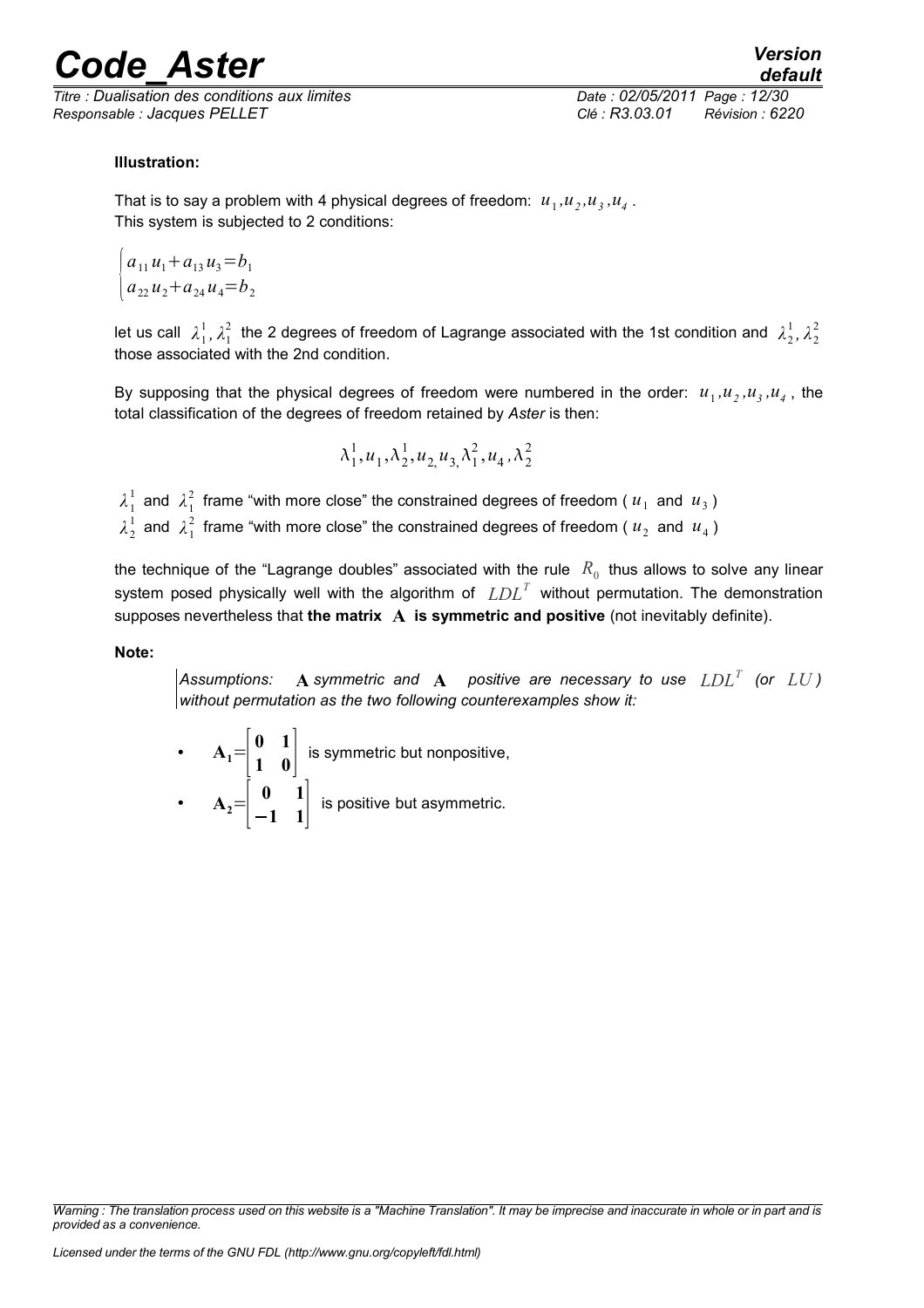*Titre : Dualisation des conditions aux limites Date : 02/05/2011 Page : 13/30 Responsable : Jacques PELLET Clé : R3.03.01 Révision : 6220*

### **5 Additional advantage**

<span id="page-12-0"></span>One will show in this paragraph that the technique of the "Lagrange doubles" can make it possible economically to solve a series of problems which would differ only by their kinematical boundary conditions (for example a variable contact zone).

#### **Note:**

*This possibility is not currently used in the code.*

That is to say a system with stresses  $\mathbf{K} \mathbf{X} = \mathbf{F}$ : Let us write this system while emphasizing a particular stress (this computation remains obviously valid when there are several stresses)  $\bf Cu−d=0$ . To simplify the writing, one chooses  $\alpha=1$ .

That is to  $\mid \lambda^1$  the first degree of freedom of Lagrange associated with the stress say  $\lambda^2$  the second degree of freedom of Lagrange associated with the stress  $\mathbf{U} = \mathbf{X} - \left| \lambda^1, \lambda^2 \right|$  $\tilde{\mathbf{K}}$  = matrix  $\tilde{\mathbf{K}}$  projected on  $\mathbf{U}$  ;  $\mathbf{b}$  = vector  $\tilde{\mathbf{F}}$  project on  $\mathbf{U}$ 

the system is written with these variables:

| Ũ | $\textbf{C}^{\textbf{T}}$ | $\begin{bmatrix} \mathbf{C}^{\mathrm{T}} \\ 1 \\ -1 \end{bmatrix} \begin{bmatrix} \mathbf{U} \\ \lambda^1 \\ \lambda^2 \end{bmatrix} = \begin{bmatrix} \mathbf{b} \\ \mathbf{d} \\ \mathbf{d} \end{bmatrix}$ |  |  |
|---|---------------------------|--------------------------------------------------------------------------------------------------------------------------------------------------------------------------------------------------------------|--|--|
| € |                           |                                                                                                                                                                                                              |  |  |
| U |                           |                                                                                                                                                                                                              |  |  |

Let us change the coefficient  $\left(\lambda^{2},\lambda^{2}\right)\colon -1{\,\rightarrow\,}3\;$  and let us write the new system:

**CU***λ*

$$
\int \tilde{\mathbf{K}} \mathbf{U} + (\lambda^1 + \lambda^2) \mathbf{C}^T = \mathbf{b} \qquad (\lambda^1 + \lambda^2) = 0 \qquad \text{Eq } 5\text{-}1
$$

$$
\begin{array}{c}\n\text{(S)} \\
\text{CU} - \lambda^1 + \lambda^2 = \mathbf{d} \\
\text{CU} + \lambda^1 + 2\lambda^2 = \mathbf{d} \\
\text{EU} - \lambda^1 + \lambda^2 = \mathbf{d} \\
\text{EU} - \mathbf{d} \\
\text{EU} - \mathbf{b} \\
\text{G5.3}\n\end{array}
$$

 $\mathbf{I}^1 + 3\lambda^2 = \mathbf{d}$  **K**  $\mathbf{U} = \mathbf{b}$  **éq 5-3** 

This last system is decoupled: one can solve [éq 5-3] to obtain  $\, {\bf U} \,$  then to calculate  $\, \lambda^1 \,$  and  $\lambda^2$  .

It is noticed that the resolution of [éq 5-3] corresponds to the initial problem without the stress  $Cu-d=0$  . The values of  $\lambda^1$  and  $\lambda^2$  then do not have any more the same physical meaning. In other words, the system  $(S)$  has the same solution in **U** as the subsystem  $\tilde{K} U = b$  ; the 2 additional unknowns  $\lambda^1$  and  $\lambda^2$  do not disturb the solution in  $\bf U$  . The total system can appear of size higher  $(+2)$  than what is necessary, but by means of computer, that can be very convenient

*Warning : The translation process used on this website is a "Machine Translation". It may be imprecise and inaccurate in whole or in part and is provided as a convenience.*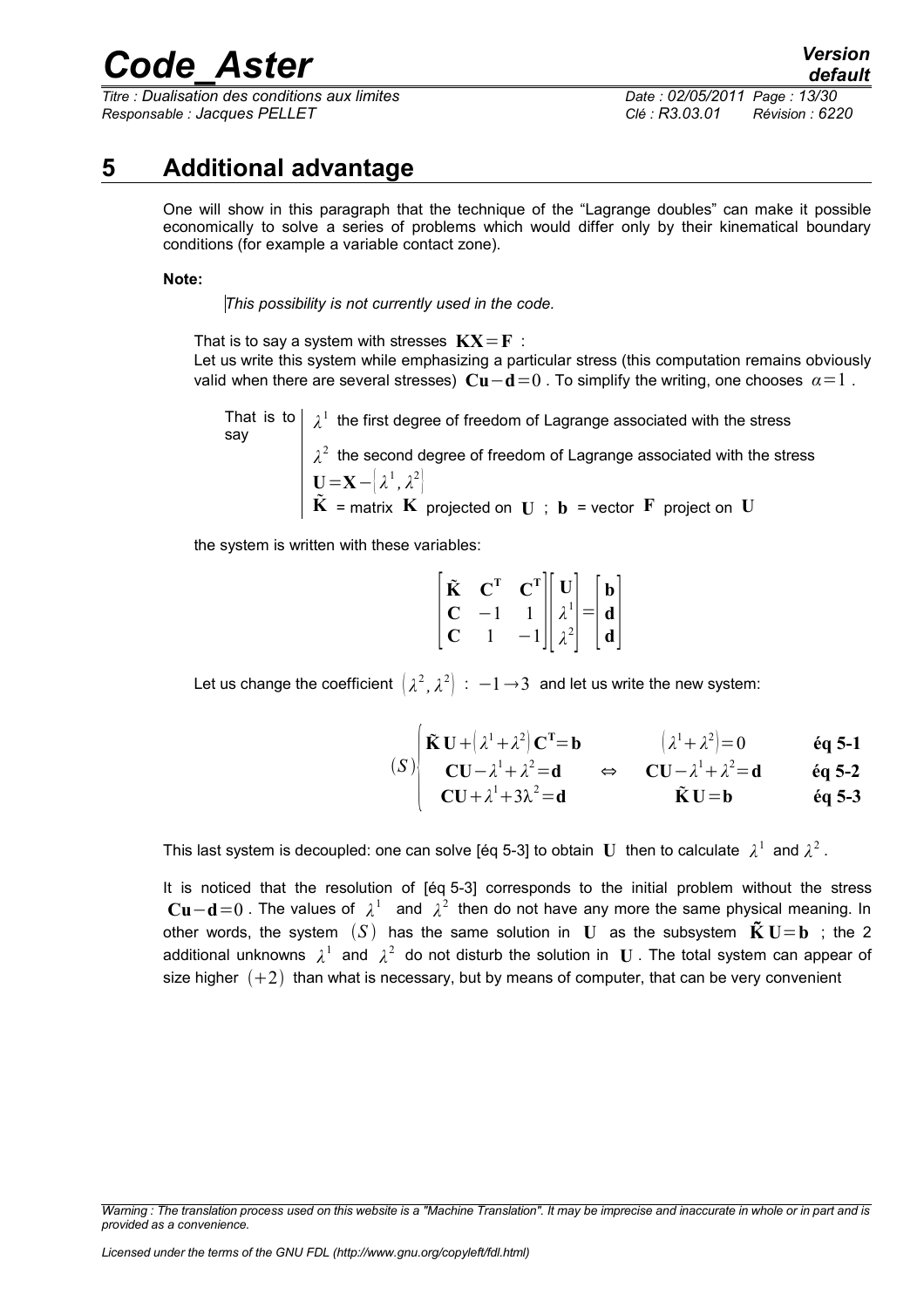*Titre : Dualisation des conditions aux limites Date : 02/05/2011 Page : 14/30 Responsable : Jacques PELLET Clé : R3.03.01 Révision : 6220*

Indeed, imagine now that we know in advance that certain kinematic relations are likely to be slackened. Let us number  $\lambda^2$  the associates with these relations at the end of the system. We can then triangulate partially once and for all the system while stopping before these d.o.f. The part of the triangulated matrix is most important in volume: every physical degrees of freedom and all them  $\lambda^1$  . When a practical problem arises, i.e. when one knows the list of the active linear relations, it is enough to update the last lines of the matrix (  $-\alpha$  if the relation is active,  $+3\alpha$  if it is not it). One can then finish the triangulation and solve the problem economically.

### **6 Notice on the conditioning of the system**

<span id="page-13-0"></span>When one looks at the form of the matrix which one finally will factorize **K'** (cf [§3]), one sees that its various submatrices **A C** , *α* **I** can be of order of magnitude very different. It is known that in general this situation is not favorable numerically (restricted accuracy of the computers).

It should be noticed that the equations of connection **Cu**−**d**=0 can be multiplied by an arbitrary constant  $\mathcal{B}$  without changing the problem. Moreover, we saw that the matrixes  $\alpha \mathbf{I}$  were also arbitrary  $(a>0)$ . We thus have two parameters allowing "to regulate" the conditioning of the matrix.

We will not make a general demonstration but we are satisfied to examine the most commonplace case which is: a spring, a d.o.f., a connection.

The matrix  $\mathbf{K}'$  is written if  $k$  is the stiffness of spring:

$$
K' = \begin{bmatrix} k & \beta & \beta \\ \beta & -\alpha & +\alpha \\ \beta & \alpha & -\alpha \end{bmatrix}
$$

The conditioning of this matrix is related to the dispersion of its eigenvalues  $m_i$ :

Let us calculate the characteristic polynomial of **K'** :

$$
P(\mu) = (\mu + 2\alpha)(-\mu^2 + k \mu + 2\beta^2)
$$
  
\n
$$
\mu_1 = -2\alpha \le 0
$$
  
\n
$$
\Leftrightarrow \mu_2 = \frac{+k + \sqrt{k^2 + 8\beta^2}}{2} > 0
$$
  
\n
$$
\mu_3 = \frac{+k - \sqrt{k^2 + 8\beta^2}}{2} < 0
$$

*k* is the eigenvalue of the nonconstrained system. This eigenvalue is the order of magnitude searched for  $\mu_1$ ,  $\mu_2$ ,  $\mu_3$ .

*Licensed under the terms of the GNU FDL (http://www.gnu.org/copyleft/fdl.html)*

*default*

*Warning : The translation process used on this website is a "Machine Translation". It may be imprecise and inaccurate in whole or in part and is provided as a convenience.*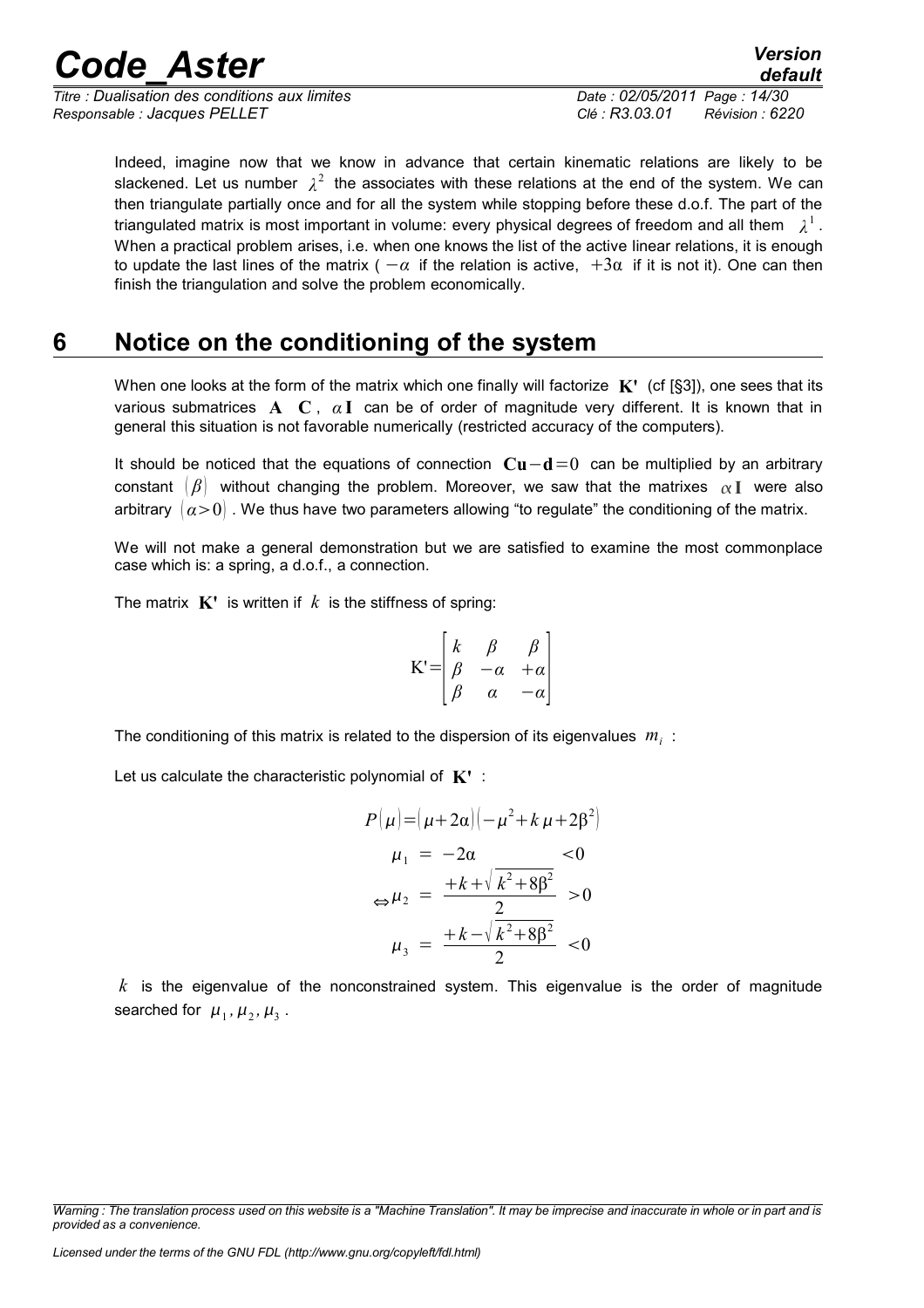*Titre : Dualisation des conditions aux limites Date : 02/05/2011 Page : 15/30 Responsable : Jacques PELLET Clé : R3.03.01 Révision : 6220*

It is noticed that  $\mu_1<$  0,  $\mu_3<$  0 and  $\mu_2>0$  i.e. the 2 eigenvalues added by the coefficients of Lagrange are < 0 (it is besides because of that *LDL<sup>T</sup>*−*SP* is not guaranteed without precautions).

One seeks to obtain eigenvalues of the same order of magnitude:

$$
|\mu_1| \approx |\mu_2| \approx |\mu_3|
$$
  

$$
|\mu_2 \mu_3| \approx |\mu_1|^2 \Rightarrow 2\beta^2 \approx 4\alpha^2
$$
éq 6-1

So  $\beta \ll k$  then  $\mu_3 \simeq 0$   $\mu_2 \simeq k$  : it is not result sought. If  $\beta$  >> k, then  $|\mu_2| \approx |\mu_3| \approx \sqrt{2} \beta \approx |\mu_1|$ 

the three eigenvalues are then in absolute value about  $\beta$  which in front is a very large arbitrary constant *k* . This solution is not that which one will retain because the value *k* is in the general case (with a large number of degrees of freedom) of an order of magnitude comparable to the other eigenvalues of the system.

One will choose rather:

$$
\beta = \alpha \simeq k \Rightarrow \qquad \mu_1 \simeq -2k
$$
  

$$
\mu_2 \simeq 2k
$$
  

$$
\mu_3 \simeq -k
$$

Practically in *Code\_Aster*, one chooses a value of  $\alpha$  single for all the system. This value is the average of the extreme values of the diagonal terms associated with the physical degrees of freedom:  $\lVert \min(a_{ii}) + \max(a_{ii}) \rVert/2$  . Moreover, one takes  $\beta = \alpha$  .

*Warning : The translation process used on this website is a "Machine Translation". It may be imprecise and inaccurate in whole or in part and is provided as a convenience.*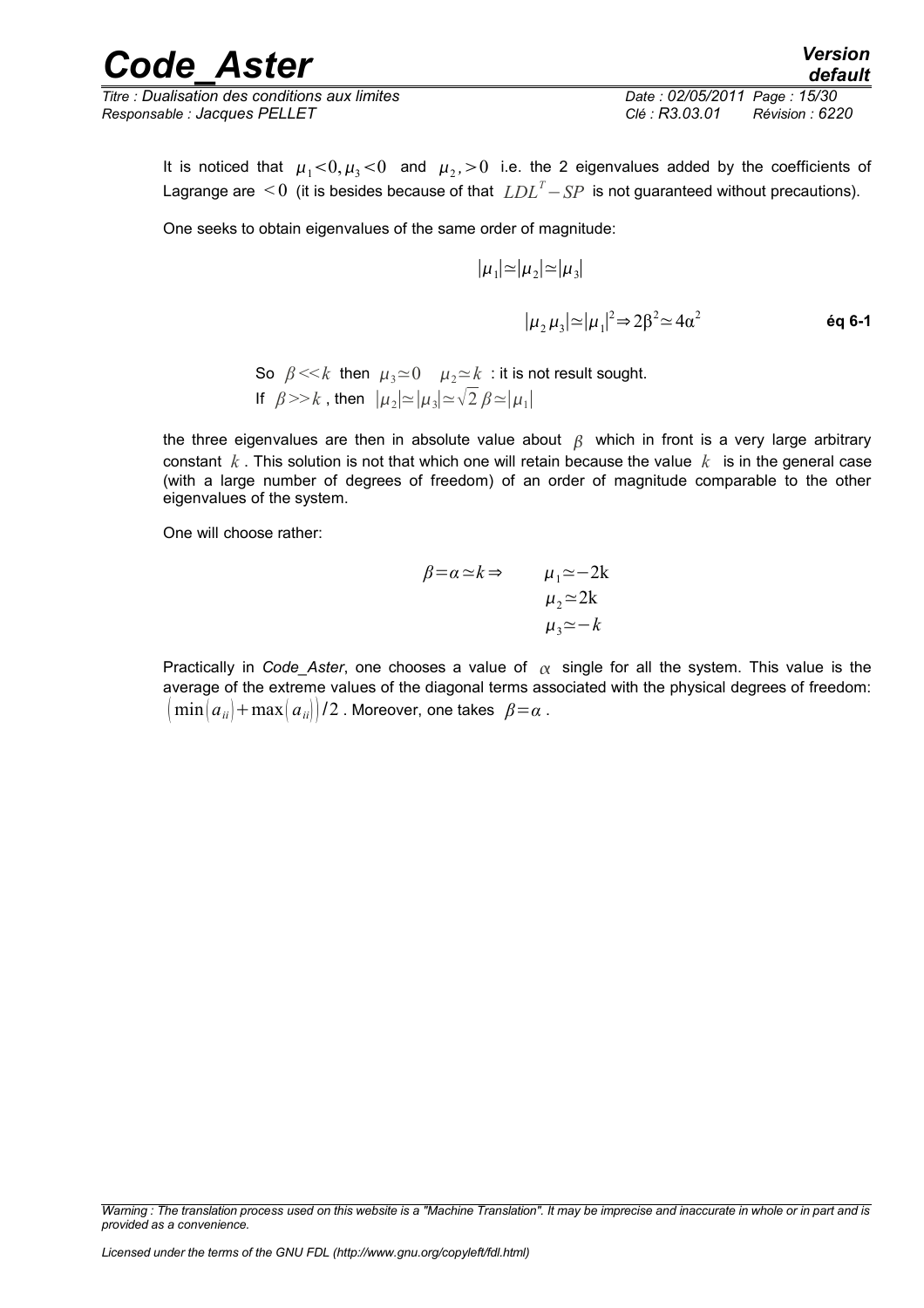*Titre : Dualisation des conditions aux limites Date : 02/05/2011 Page : 16/30 Responsable : Jacques PELLET Clé : R3.03.01 Révision : 6220*

### <span id="page-15-3"></span>**7 Eigen modes and parameters of Lagrange**

#### **7.1 Introduction**

<span id="page-15-2"></span>This paragraph wants to answer the two following questions:

- Q1: Which is the system of values (and vectors) clean **tiny room** to be solved when a mechanical model is subjected to homogeneous linear **kinematical stresses** ?
- Q2: Which is the model dualisé (with parameters of Lagrange) equivalent or precedent?

#### **7.2 Mechanical problem to solve**

<span id="page-15-1"></span>One supposes a mechanical system already discretized by finite elements.

The nodal unknowns are noted  $\mathbf{U}=[u_i](i=1,n)$ .

Nodal displacements all are not independent: there exist  $p \leq n$  homogeneous linear relations between these displacements:  $\ B_{_f}(\mathbf{U}){=}0|\,j{=}1,p|\;.$ 

These linear relations are independent between them, i.e. the row of the matrix **B** containing the coefficients of *p* the linear relations is *p* .

That is to say  $\bf{K}$  the stiffness matrix of the mechanical system without stresses. That is to say **M** the mass matrix of the mechanical system without stresses.

<span id="page-15-0"></span>Which is the system with the eigenvalues to solve find the eigen modes of forced structure?

#### **7.3 Reduced system**

Let us notice that if one writes the kinematical linear relations in the form:

$$
BU = 0 \qquad \qquad \text{Eq 7.3-1}
$$

where: **B** is a matrix  $p \times n$ U is the vector of the nodal unknowns  $\in \mathbb{R}^n$ 

then:

$$
\dot{\mathbf{B}}\dot{\mathbf{U}} = 0 \qquad \qquad \dot{\mathbf{e}} \mathbf{q} \mathbf{7.3-2}
$$

and the relation is also valid for the velocities.

*default*

*Warning : The translation process used on this website is a "Machine Translation". It may be imprecise and inaccurate in whole or in part and is provided as a convenience.*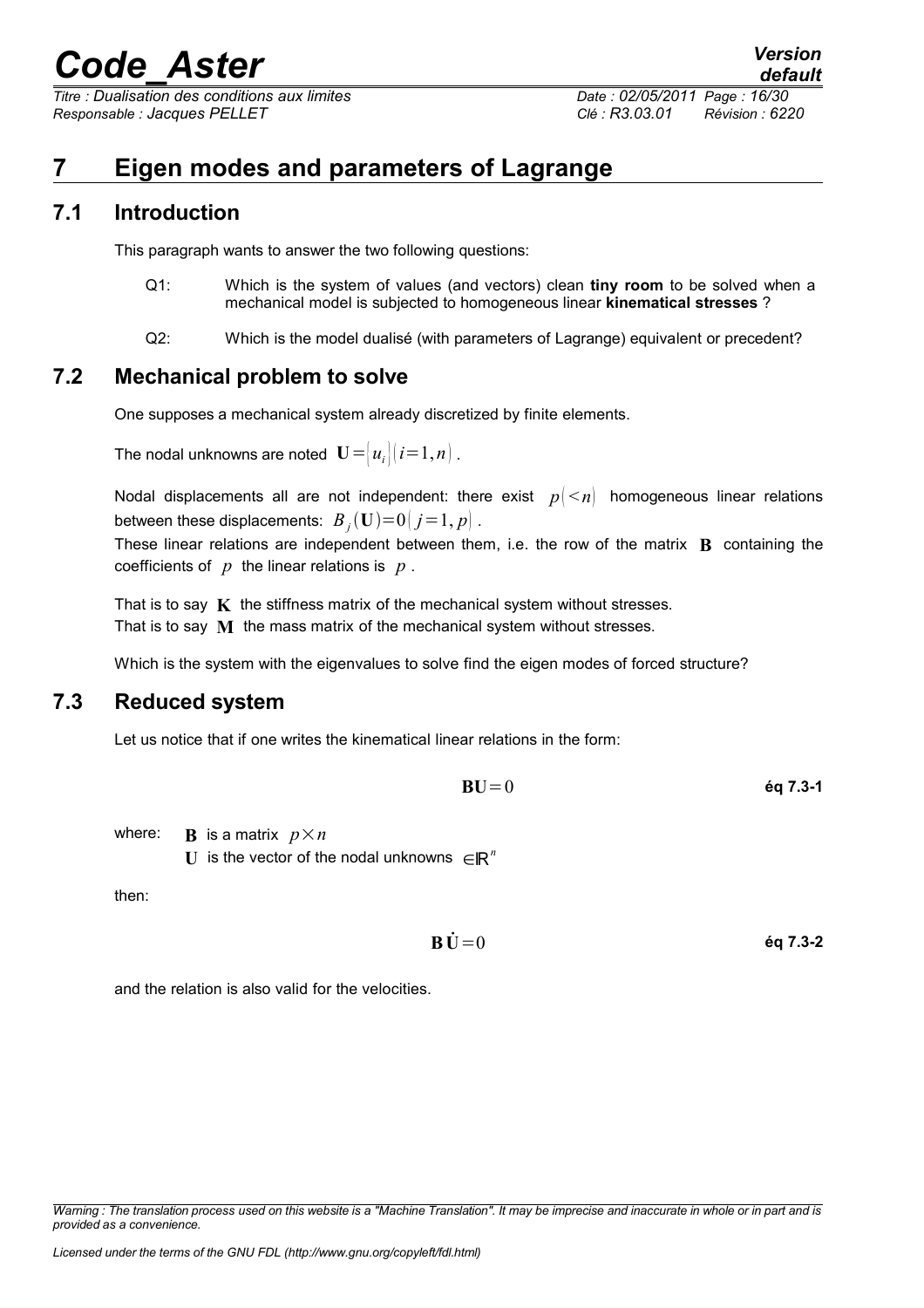*Titre : Dualisation des conditions aux limites Date : 02/05/2011 Page : 17/30 Responsable : Jacques PELLET Clé : R3.03.01 Révision : 6220*

*default*

Moreover, if **B** is of row  $p$ , then there exists a square **submatrix** of **B** of row  $p$ . Let us note  $\mathbf{B}_1$ this submatrix.

Then let us make a partition of the unknowns of  $\mathbf U$  in  $\mathbf U_1$  and  $\mathbf U_2$  such as:

$$
\begin{array}{ccc}\n\mathbf{B}\mathbf{U} = 0 & \Leftrightarrow & \left[\mathbf{B}_{1} \quad \mathbf{B}_{2}\right] \begin{bmatrix} \mathbf{U}_{1} \\ \mathbf{U}_{2} \end{bmatrix} = 0 \\
\mathbf{U}_{1} \in \mathbb{R}^{p} \\
\mathbf{U}_{2} \in \mathbb{R}^{n-p} \\
\mathbf{B}_{1} = \text{matrice } p \times p \\
\mathbf{B}_{2} = \text{matrice } p \times (n-p)\n\end{array}
$$

The linear relations can then be written:

$$
\mathbf{B}_1 \mathbf{U}_1 + \mathbf{B}_2 \mathbf{U}_2 = 0
$$

what makes it possible to express the unknowns  $\mathbf{U}_1$  according to  $\mathbf{U}_2$  since  $\mathbf{B}_1$  is invertible.

$$
U_1 = -B_1^{-1} B_2 U_2
$$

#### **reduced Stiffness matrix:**

The elastic strain energy of not forced discretized structure is  $\;W_{\sf def}\!=\!\frac{1}{2}\;$ 2 **U <sup>T</sup> KU** . If one partitionne the matrix  $\bf{K}$  in the same way that one partitionné  $\bf{U}$ , one obtains:

$$
K = \begin{bmatrix} \mathbf{K}_1 & \mathbf{K}_{12} \\ \mathbf{K}_{12}^{\mathrm{T}} & \mathbf{K}_2 \end{bmatrix}
$$

 $\overline{a}$ 

then:

$$
2\mathbf{W}_{\text{def}} = \mathbf{U}_1^{\mathsf{T}} \mathbf{K}_1 \mathbf{U}_1 + \mathbf{U}_2^{\mathsf{T}} \mathbf{K}_2 \mathbf{U}_2 + \mathbf{U}_2^{\mathsf{T}} \mathbf{K}_{12} \mathbf{U}_1 + \mathbf{U}_1^{\mathsf{T}} \mathbf{K}_{12}^{\mathsf{T}} \mathbf{U}_2
$$

Let us introduce the linear stresses then [éq 7.3-3]:

$$
2W_{def} = U_2^T B_2^T B_1^{-T} K_1 B_1^{-1} B_2 U_2 + U_2^T K_2 U_2 - U_2^T K_{12} B_1^{-1} B_2 U_2 - U_2^T B_2^T B_1^{-T} K_{12}^T U_2
$$
  
= 
$$
U_2^T \tilde{K}_2 U_2
$$

*Warning : The translation process used on this website is a "Machine Translation". It may be imprecise and inaccurate in whole or in part and is provided as a convenience.*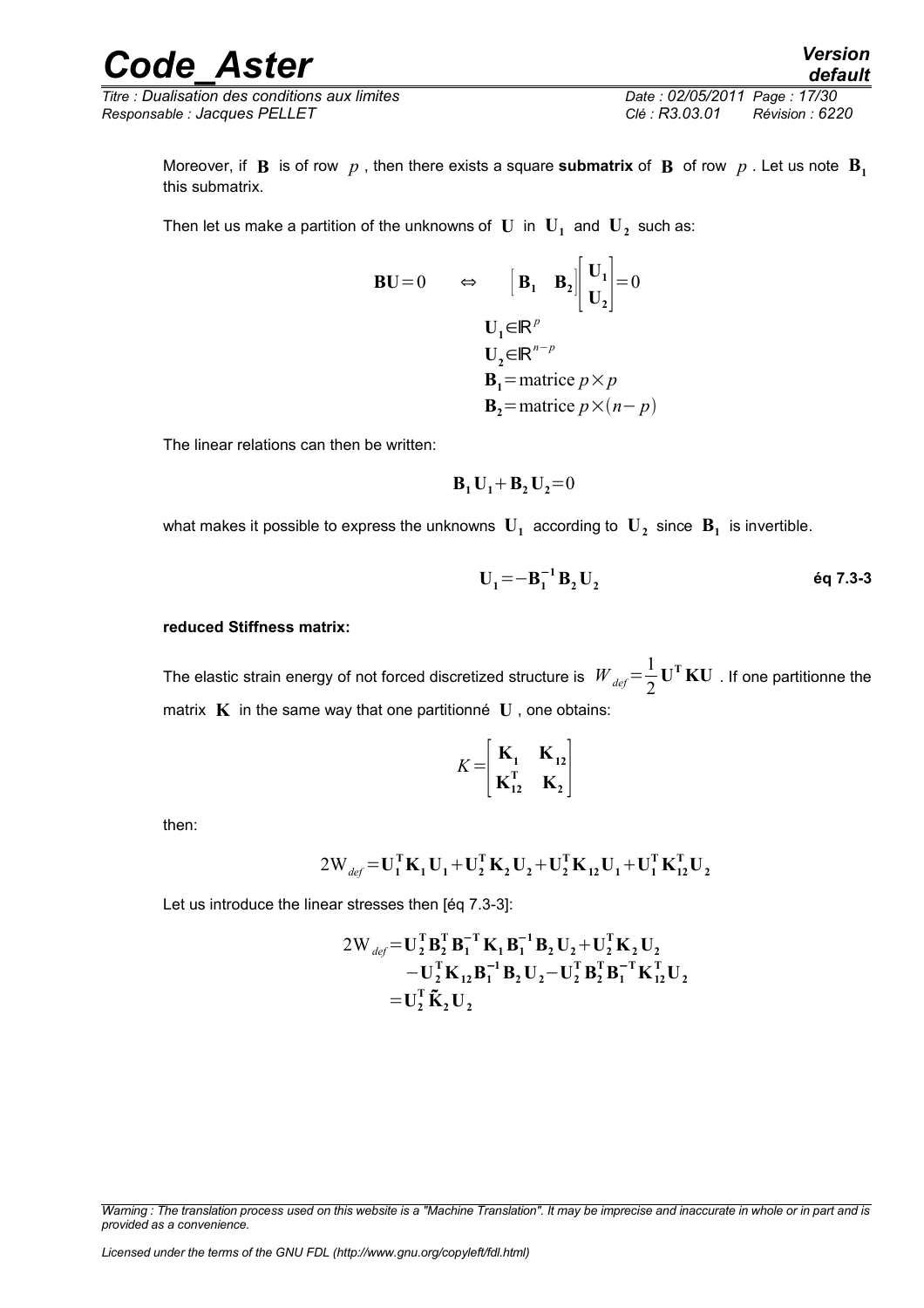*Titre : Dualisation des conditions aux limites Date : 02/05/2011 Page : 18/30 Responsable : Jacques PELLET Clé : R3.03.01 Révision : 6220*

with:

$$
\boldsymbol{\tilde{K}}_{2}\!=\!\boldsymbol{\mathrm{K}}_{2}\!+\!\boldsymbol{\mathrm{B}}_{2}^{\mathrm{T}}\boldsymbol{\mathrm{B}}_{1}^{-\mathrm{T}}\boldsymbol{\mathrm{K}}_{1}\boldsymbol{\mathrm{B}}_{1}^{-1}\boldsymbol{\mathrm{B}}_{2}\!-\!\boldsymbol{\mathrm{K}}_{12}\boldsymbol{\mathrm{B}}_{1}^{-1}\boldsymbol{\mathrm{B}}_{2}\!-\!\boldsymbol{\mathrm{B}}_{2}^{\mathrm{T}}\boldsymbol{\mathrm{B}}_{1}^{-\mathrm{T}}\boldsymbol{\mathrm{K}}_{12}^{\mathrm{T}}\qquad \ \ \textrm{6q 7.3-4}
$$

One thus sees that one expressed the strain energy of reduced structure like a bilinear form of  $\mathbf{U}_2$ . The nodal unknowns of  $U_1$  were eliminated. The nodal unknowns  $U_2$  are not forced any more.

#### **Reduced mass matrix:**

Let us adopt the same partition for the mass matrix **M** . We can write the relation [éq 7.3-2]:

$$
\mathbf{B}_1 \dot{\mathbf{U}}_1 + \mathbf{B}_2 \dot{\mathbf{U}}_2 = 0
$$

Same computation as previously then leads us to:

$$
2W_{\text{cin}} = \dot{\mathbf{U}}_2^{\text{T}} \tilde{\mathbf{M}}_2 \dot{\mathbf{U}}_2
$$

with:

$$
\boldsymbol{\tilde{M}}_{2}\!=\!\boldsymbol{M}_{2}\!+\!\boldsymbol{B}_{2}^{\text{T}}\boldsymbol{B}_{1}^{-\text{T}}\boldsymbol{M}_{1}\boldsymbol{B}_{1}^{-1}\boldsymbol{B}_{2}\!-\!\boldsymbol{M}_{12}\boldsymbol{B}_{1}^{-1}\boldsymbol{B}_{2}\!-\!\boldsymbol{B}_{2}^{\text{T}}\boldsymbol{B}_{1}^{-\text{T}}\boldsymbol{M}_{12}^{\text{T}}\qquad \ \ \textrm{6q 7.3-5}
$$

#### **Conclusion:**

The system to solve find the modes (and the frequencies) clean of structure forced is:

 $\textsf{End}^-(n-p)(\mathbf{X}_\textup{i},\,\boldsymbol{\omega}_\textup{i}^2) {\in} \mathbb{R}^{n-p} {\times} \mathbb{R}$  such as  $(\mathbf{\tilde{K}}_2 - \boldsymbol{\omega}_\textup{i}^2 \mathbf{\tilde{M}}_2) \mathbf{X}_\textup{i} {=} 0$  with  $\mathbf{\tilde{K}}_2$  and  $\mathbf{\tilde{M}}_2$  defined by [éq 7.3-4] and [éq 7.3-5].

#### **Application to the blocked degrees of freedom:**

In this case:

$$
\begin{cases} \mathbf{B}_1 = \mathbf{I} \\ \mathbf{B}_2 = 0 \end{cases}
$$

from where:  $\tilde{\mathbf{K}}_2\text{=} \mathbf{K}_2$  and  $\tilde{\mathbf{M}}_2\text{=} \mathbf{M}_2$ 

i.e. it is enough "to forget" in **K** and the **M** lines and columns corresponding to the blocked degrees of freedom.

*Warning : The translation process used on this website is a "Machine Translation". It may be imprecise and inaccurate in whole or in part and is provided as a convenience.*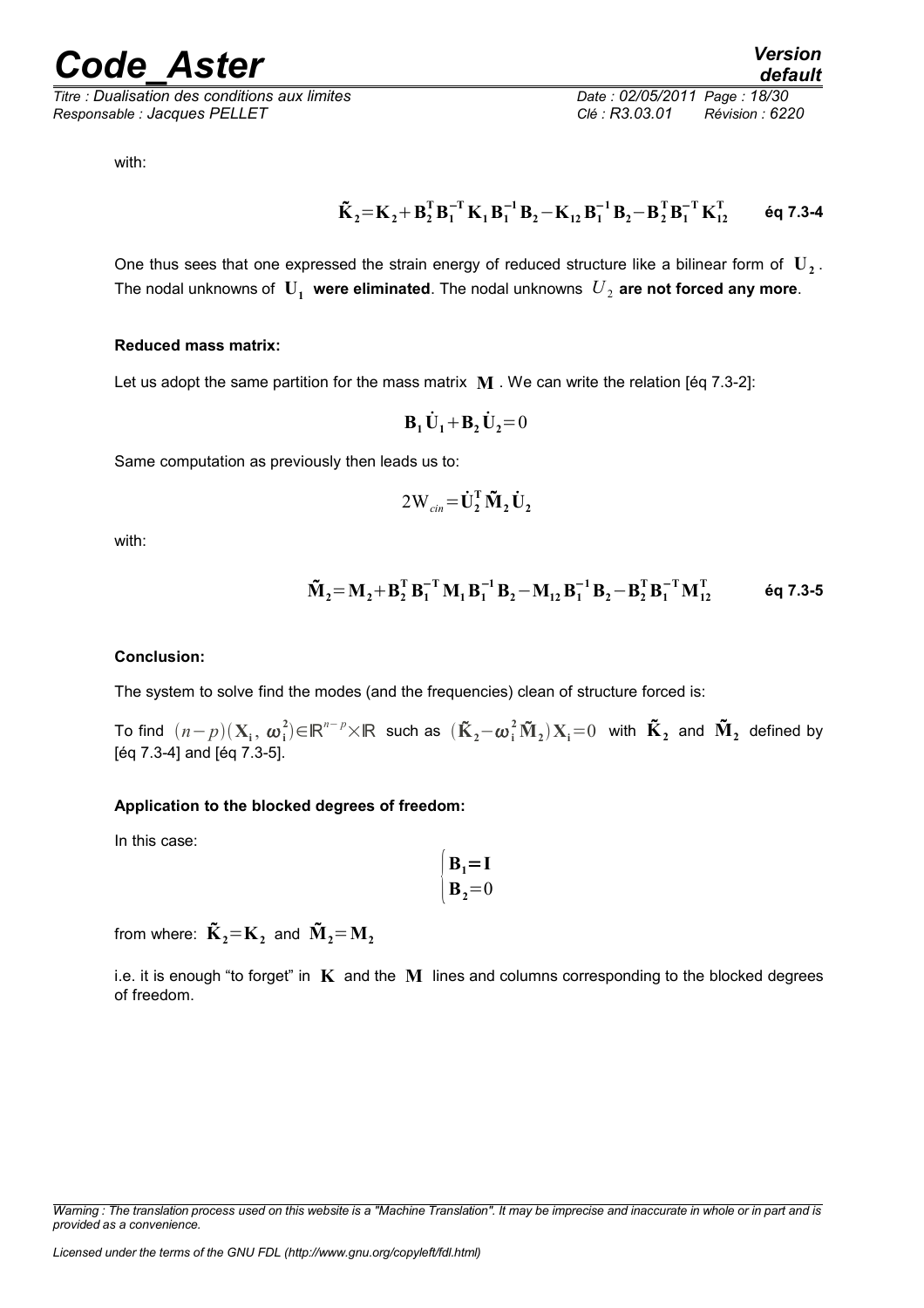*Titre : Dualisation des conditions aux limites Date : 02/05/2011 Page : 19/30 Responsable : Jacques PELLET Clé : R3.03.01 Révision : 6220*

#### **7.4 Dualisé system**

<span id="page-18-0"></span>We saw with [§5] that the taking into account of the coefficients of Lagrange (double) in a matrix **A** led to the matrix **A** :

$$
\mathbf{A}' = \begin{bmatrix} \mathbf{A} & \beta \mathbf{B}^{\mathrm{T}} & \beta \mathbf{B}^{\mathrm{T}} \\ \beta \mathbf{B} & -\alpha \mathbf{I} & +\alpha \mathbf{I} \\ \beta \mathbf{B} & \alpha \mathbf{I} & -\alpha \mathbf{I} \end{bmatrix}
$$

where:

- **B** is the matrix of the kinematical conditions:  $BU = 0$
- $\alpha \in \mathbb{R}^+$  arbitraire  $\alpha \neq 0$
- *β*∈ℝ arbitraire *β*≠0 ,

Let us apply the dualisation of the boundary conditions to the matrixes  $K$  and  $M$ , by partitionnant the degrees of freedom in  $\mathbf{X}_1$ ,  $\mathbf{X}_2$  as with [§7.3]. We obtain the problem with the eigenvalues according to:

$$
(S) \begin{bmatrix} \mathbf{K}_1 & \mathbf{K}_{12} & \boldsymbol{\beta}_k \mathbf{B}_1^T & \boldsymbol{\beta}_k \mathbf{B}_1^T \\ \mathbf{K}_{12} & \mathbf{K}_2 & \boldsymbol{\beta}_k \mathbf{B}_2^T & \boldsymbol{\beta}_k \mathbf{B}_2^T \\ \boldsymbol{\beta}_k \mathbf{B}_1 & \boldsymbol{\beta}_k \mathbf{B}_2 & -\alpha_k \mathbf{I} & +\alpha_k \mathbf{I} \\ \boldsymbol{\beta}_k \mathbf{B}_1 & \boldsymbol{\beta}_k \mathbf{B}_2 & \alpha_k \mathbf{I} & -\alpha_k \mathbf{I} \end{bmatrix} - \omega^2 \begin{bmatrix} \mathbf{M}_1 & \mathbf{M}_{12} & \boldsymbol{\beta}_m \mathbf{B}_1^T & \boldsymbol{\beta}_m \mathbf{B}_1^T \\ \mathbf{M}_{12} & \mathbf{M}_2 & \boldsymbol{\beta}_m \mathbf{B}_2^T & \boldsymbol{\beta}_m \mathbf{B}_2^T \\ \boldsymbol{\beta}_m \mathbf{B}_1 & \boldsymbol{\beta}_m \mathbf{B}_2 & -\alpha_m \mathbf{I} & \alpha_m \mathbf{I} \\ \boldsymbol{\beta}_m \mathbf{B}_1 & \boldsymbol{\beta}_m \mathbf{B}_2 & \alpha_m \mathbf{I} & -\alpha_m \mathbf{I} \end{bmatrix} \times \mathbf{E} = 0
$$

for an own pulsation  $\omega$  and an eigenvector  $\bf{X}$  of this system, one can write:

$$
\overline{\mathbf{K}}_1 \mathbf{X}_1 + \overline{\mathbf{K}}_{12} \mathbf{X}_2 + \beta \mathbf{B}_1^{\mathrm{T}} \left( \lambda_1 + \lambda_2 \right) = 0 \qquad \qquad \text{Eq 7.4-1}
$$

$$
\overline{\mathbf{K}}_{12}\mathbf{X}_1 + \overline{\mathbf{K}}_2\mathbf{X}_2 + \beta \mathbf{B}_2^{\mathrm{T}}(\lambda_1 + \lambda_2) = 0
$$
éq 7.4-2

$$
\beta \big( \mathbf{B}_1 \mathbf{X}_1 + \mathbf{B}_2 \mathbf{X}_2 \big) - \alpha \big( \lambda_1 - \lambda_2 \big) = 0
$$

$$
\beta \big( \mathbf{B}_1 \mathbf{X}_1 + \mathbf{B}_2 \mathbf{X}_2 \big) + \alpha \big( \lambda_1 - \lambda_2 \big) = 0
$$

with:  $\bar{\mathbf{K}}_{\mathbf{i}} = \mathbf{K}_{\mathbf{i}} - \omega^2 \mathbf{M}_{\mathbf{i}}$  ;  $\beta = \beta_k - \omega^2 \beta_m$  ;  $\alpha = \alpha_k - \omega^2 \alpha_m$ 

*Warning : The translation process used on this website is a "Machine Translation". It may be imprecise and inaccurate in whole or in part and is provided as a convenience.*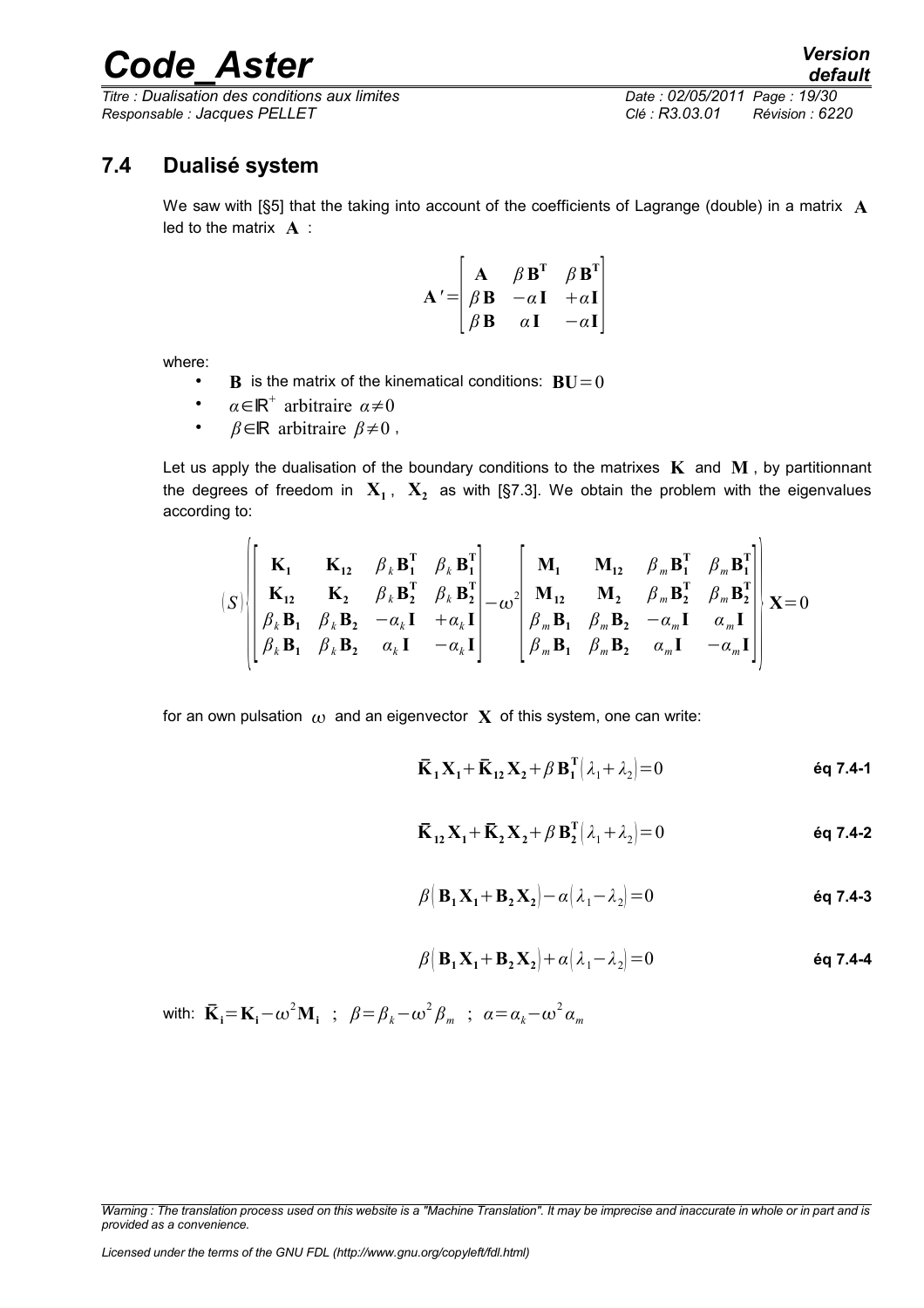*Titre : Dualisation des conditions aux limites Date : 02/05/2011 Page : 20/30 Responsable : Jacques PELLET Clé : R3.03.01 Révision : 6220*

*default*

.

The system *(S)* is of order  $(n+2 p)$  if  $\begin{cases} n \n\end{cases}$  = nombre de ddls physiques  $p =$  nombre de relations cin $\overline{m}$ atiques

The characteristic polynomial in  $\omega^2$  is **a priori** of degree  $n+2$   $p$  . Its term moreover high degree is worth: ∏ *i*=1 *n*  $(-m_i)\cdot\left(+\alpha_m\right)^{2\,p}$  if  $m_i$  is  $i^{\hat{e} me}$  the diagonal term of  $\, {\bf M} \,$  .

- it is thus seen that if  $\alpha_m \neq 0$ , the term moreover high degree is  $\neq 0$  (because them  $m_i$  are  $>0$ ) and thus the system dualized  $(S)$  the most eigenvalues than the reduced system:  $(n-p)$ . The two systems are thus not equivalent. It is what one notes on the example of [§7.5],
- let us choose  $\alpha_n = \beta_n = 0$ :

[éq 7.4-3] and [éq 7.4-4]  $\Rightarrow$ 

$$
\begin{cases} \lambda_1 = \lambda_2 \\ \mathbf{X}_1 = -\mathbf{B}_1^{-1} \mathbf{B}_2 \mathbf{X}_2 \end{cases}
$$

[éq 7.4-1]  $\Rightarrow$ 

$$
\lambda_1 = \lambda_2 = \frac{-1}{2\beta} \mathbf{B}_1^{-T} \Big( -\mathbf{\bar{K}}_1 \mathbf{B}_1^{-1} \mathbf{B}_2 + \mathbf{\bar{K}}_{12} \Big) \mathbf{X}_2
$$

[éq 7.4-2]  $\Rightarrow$ 

$$
-\bar{K}_{12}B_1^{-1}B_2X_2+\bar{K}_2X_2-B_2^TB_1^{-T}\left(-\bar{K}_1B_1^{-1}B_2+\bar{K}_{12}\right)X_2=0
$$
  

$$
\Leftrightarrow (\tilde{K}_2-\omega^2\tilde{M}_2)X_2=0
$$

with:

$$
\begin{cases} \tilde{\mathbf{K}}_2 = -\mathbf{K}_{12}^{\mathrm{T}} \mathbf{B}_1^{-1} \mathbf{B}_2 + \mathbf{K}_2 + \mathbf{B}_2^{\mathrm{T}} \mathbf{B}_1^{-T} \mathbf{K}_1 \mathbf{B}_1^{-1} \mathbf{B}_2 - \mathbf{B}_2^{\mathrm{T}} \mathbf{B}_1^{-T} \mathbf{K}_{12} \\ \tilde{\mathbf{M}}_2 = -\mathbf{M}_{12}^{\mathrm{T}} \mathbf{B}_1^{-1} \mathbf{B}_2 + \mathbf{M}_2 + \mathbf{B}_2^{\mathrm{T}} \mathbf{B}_1^{-T} \mathbf{M}_1 \mathbf{B}_1^{-1} \mathbf{B}_2 - \mathbf{B}_2^{\mathrm{T}} \mathbf{B}_1^{-T} \mathbf{M}_{12} \end{cases}
$$

It is noted that the definitions of  $\tilde{\mathbf{K}}_2$  and  $\tilde{\mathbf{M}}_2$  are identical to those of the equations [éq7.3 -4] and [éq 7.3-5].

It is thus seen that any eigenvector  $\bf{X}$  of the dualized system is also eigenvector of the reduced system (with the same own pulsation) if one projects it on space  $\left|U_{2}\right|$ 

*Warning : The translation process used on this website is a "Machine Translation". It may be imprecise and inaccurate in whole or in part and is provided as a convenience.*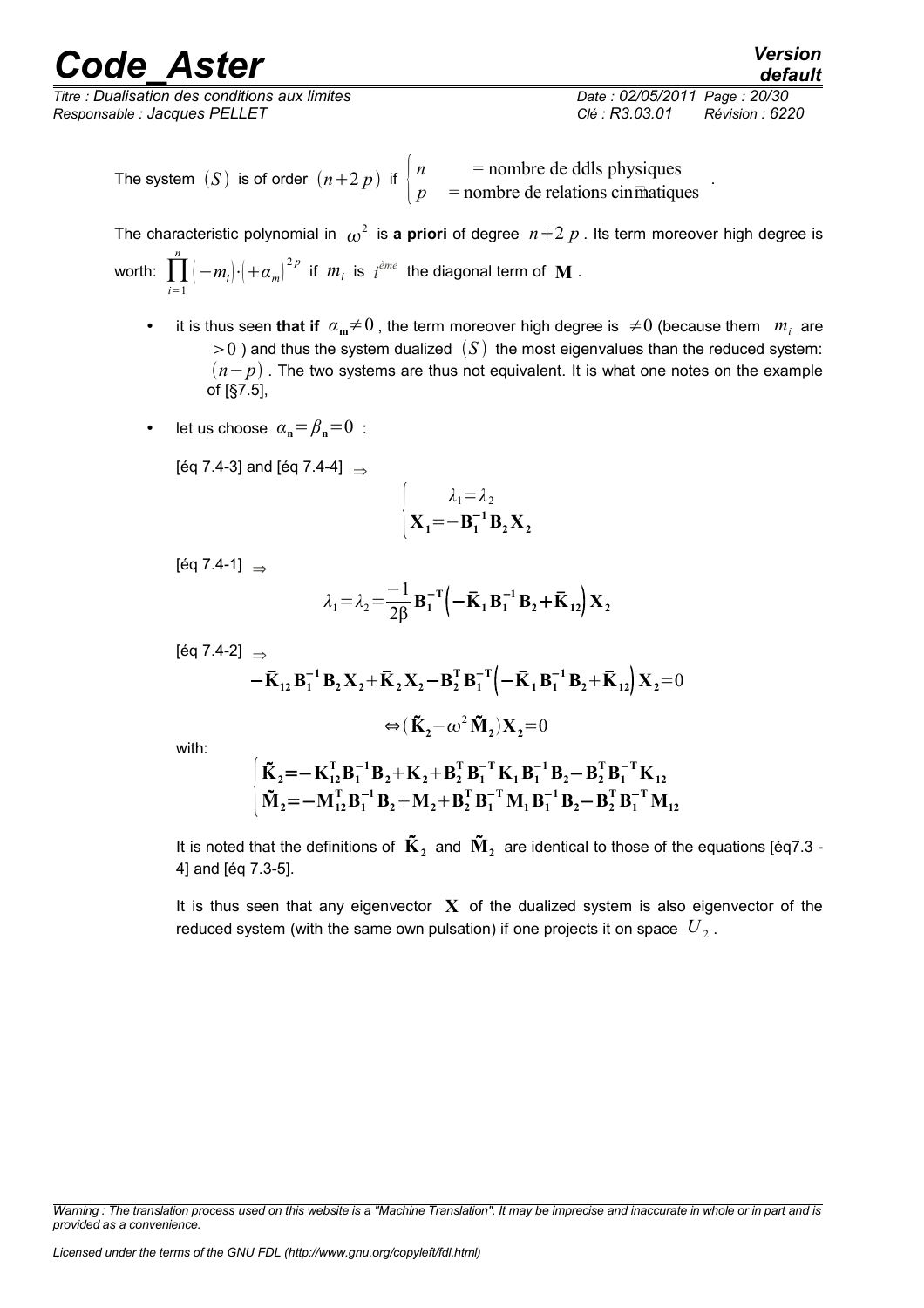*Titre : Dualisation des conditions aux limites Date : 02/05/2011 Page : 21/30 Responsable : Jacques PELLET Clé : R3.03.01 Révision : 6220*

*default*

Reciprocally, any eigenvector  $\mathbf{X}_2$  of the reduced problem can be prolonged in an eigenvector of the dualized system  $\mathbf{X^T}\text{=}\left[\mathbf{X_1^T},\mathbf{X_2^T},\mathbf{\lambda_1^T},\mathbf{\lambda_2^T}\right].$ 

with:

$$
\begin{cases}\n\mathbf{X}_1 = -\mathbf{B}_1^{-1} \mathbf{B}_2 \mathbf{X}_2 \\
\lambda_1 = -\frac{1}{2\beta} \mathbf{B}_1^{-T} (-\bar{\mathbf{K}}_1 \mathbf{B}_1^{-1} \mathbf{B}_2 + \bar{\mathbf{K}}_{12}) \mathbf{X}_2 \\
\lambda_2 = -\frac{1}{2\beta} \mathbf{B}_1^{-T} (-\bar{\mathbf{K}}_1 \mathbf{B}_1^{-1} \mathbf{B}_2 + \bar{\mathbf{K}}_{12}) \mathbf{X}_2\n\end{cases}
$$

The two systems are thus equivalent, they have the same eigen modes and the same eigenvalues.

The dualized system, although of size higher than the reduced system, does not have more eigenvalues than the reduced system (the dimension of clean space is the same one).

#### **Conclusion:**

*The dualized system is equivalent to the reduced system as soon as one chooses*  $\alpha_m = \beta_m = 0$  *, it is - with - to say if the dualized stiffness matrix is taken but which one does not modify the mass matrix. It is what is made in Aster.*

#### **7.5 Example**

<span id="page-20-0"></span>Is the system:

$$
\mathbf{K} = \begin{bmatrix} k & -k \\ -k & k \end{bmatrix} \qquad \mathbf{M} = \begin{bmatrix} m & 0 \\ 0 & m \end{bmatrix}
$$

k

the stress is added to him  $\alpha$   $\mathbf{u}_1 + \beta$   $\mathbf{u}_2 = 0(\alpha \neq 0)$  ; That is to say  $\gamma = \frac{\beta}{\alpha}$ *α* .

**The reduced system is then:**

• 
$$
\mathbf{K}_1 = k ; \mathbf{K}_2 = k ; \mathbf{K}_{12} = -k ; \mathbf{M}_1 = m ; \mathbf{M}_2 = m ; \mathbf{M}_{12} = 0
$$
  
\n•  $\mathbf{B}_1 = \alpha ; \mathbf{B}_2 = \beta$   
\n $\Rightarrow \tilde{\mathbf{K}}_2 = k (1 + y)^2 ; \tilde{\mathbf{M}}_2 = m (1 + y^2)$   
\n $\Rightarrow \omega^2 = \frac{k}{m} \frac{(1 + y)^2}{1 + y^2} ; \mathbf{X}_2 = 1$ 

*Warning : The translation process used on this website is a "Machine Translation". It may be imprecise and inaccurate in whole or in part and is provided as a convenience.*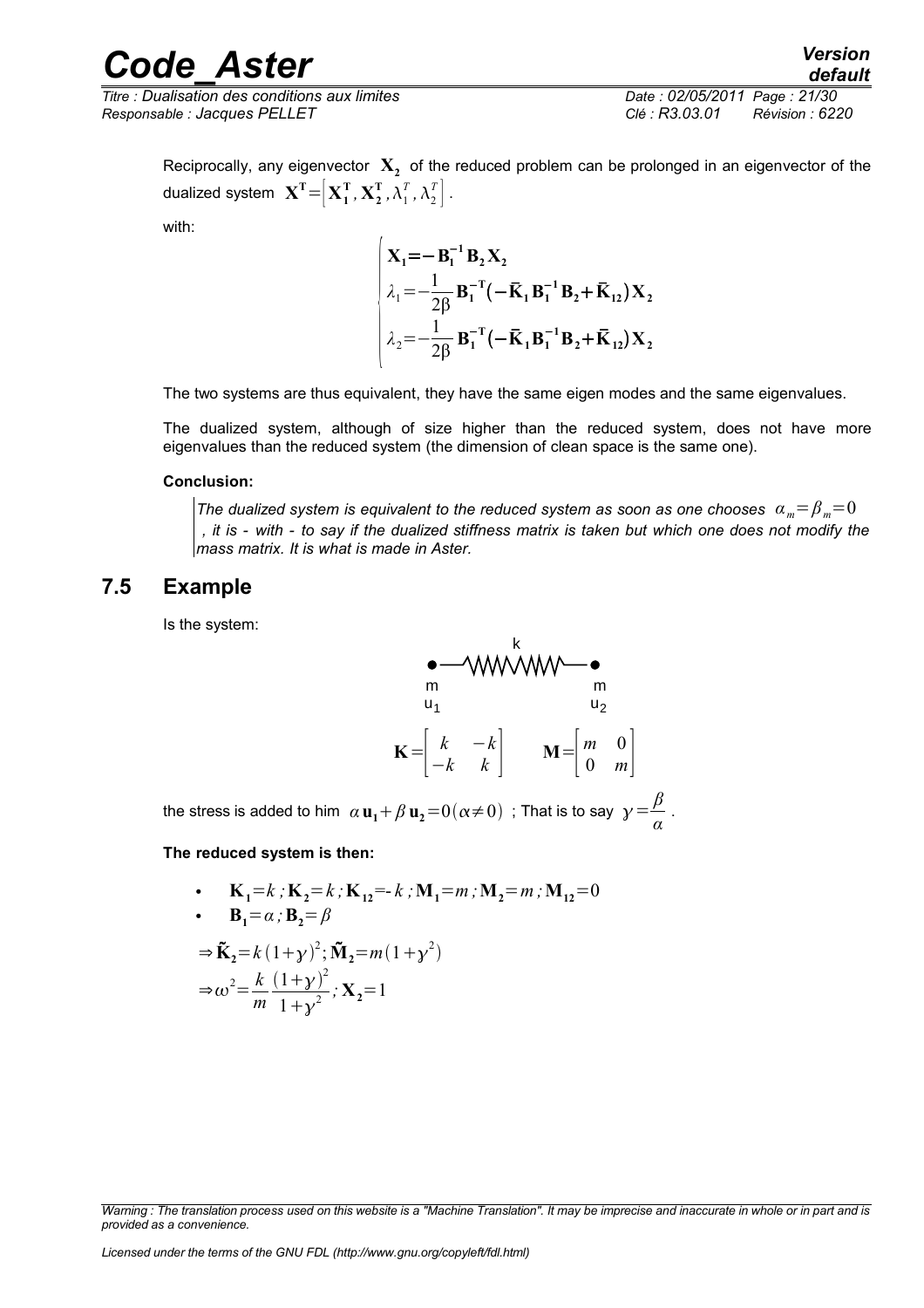*Titre : Dualisation des conditions aux limites Date : 02/05/2011 Page : 22/30 Responsable : Jacques PELLET Clé : R3.03.01 Révision : 6220*

*default*

It is noted that the eigenvalue  $\omega^2$  depends on the ratio  $\gamma = \frac{\beta}{\omega}$  $\frac{\rho}{\alpha}$ .

If 
$$
y=0
$$
,  $\omega^2 = \frac{k}{m}$   
\nIf  $y=1$ ,  $\omega^2 = \frac{2k}{m}$   
\nIf  $g \rightarrow \infty$ ,  $\omega^2 \rightarrow \frac{k}{m}$ 

Choose  $\alpha = \beta = 1$  to simplify and write the dualized system:

$$
\begin{bmatrix} k & -k & \beta_k & \beta_k \\ -k & k & \beta_k & \beta_k \\ \beta_k & \beta_k & -\alpha_k & \alpha_k \\ \beta_k & \beta_k & \alpha_k & -\alpha_k \end{bmatrix} - \lambda \begin{bmatrix} m & 0 & \beta_m & \beta_m \\ 0 & m & \beta_m & \beta_m \\ \beta_m & \beta_m & -\alpha_m & \alpha_m \\ \beta_m & \beta_m & \alpha_m & -\alpha_m \end{bmatrix} \begin{bmatrix} x_1 \\ x_2 \\ x_3 \\ \lambda_1 \\ \lambda_2 \end{bmatrix} = 0
$$

the eigenvalues of this system are:

$$
\boldsymbol{\omega}^2 = \left(\frac{\beta_k}{\beta_m}, \frac{\beta_k}{\beta_m}, \frac{\beta_k}{\beta_m}, \frac{2k}{m}\right)
$$

It is noted that one finds the real eigenvalue (the fourth), but that one finds 3 eigenvalues parasitic due to nonthe nullity of  $\alpha_m$  and  $\beta_m$ .

If one chooses  $\alpha_m = \beta_m = 0$ , computation shows that the characteristic polynomial is of degree 1 and that its only solution is:

$$
\begin{cases} \n\omega^2 = \frac{2k}{m} \\ \mathbf{X} = \{-1, +1\} \n\end{cases}
$$

who is the sought solution.

*Warning : The translation process used on this website is a "Machine Translation". It may be imprecise and inaccurate in whole or in part and is provided as a convenience.*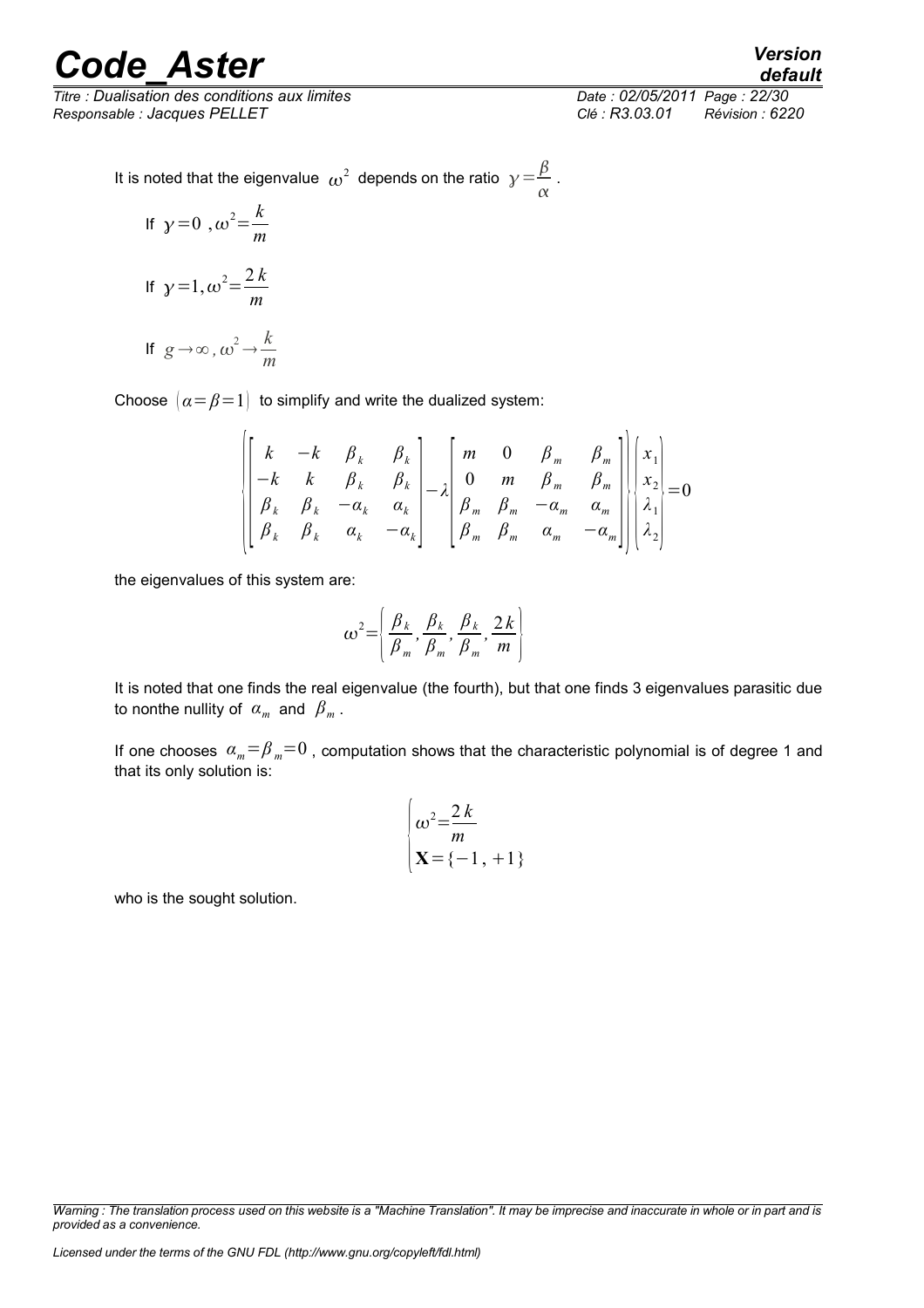*Titre : Dualisation des conditions aux limites Date : 02/05/2011 Page : 23/30 Responsable : Jacques PELLET Clé : R3.03.01 Révision : 6220*

### **7.6 Conclusions**

<span id="page-22-1"></span>• If **K** and **M** are the stiffness matrixes and of mass of a NON-constrained system.

 $\overline{a}$ 

• If the linear stresses can be written in the form:

$$
\[\mathbf{B}_1 \mathbf{B}_2 \middle| \begin{bmatrix} \mathbf{U}_1 \\ \mathbf{U}_2 \end{bmatrix} = 0 \text{ with } \mathbf{B}_1 \text{ formula}
$$

• Then the eigen modes of forced structure are those of the reduced system:

$$
\left(\mathbf{\tilde{K}}_{2} - \omega^2 \mathbf{\tilde{M}}_{2}\right) \mathbf{X}_{2} = 0
$$

with:

$$
\begin{cases} \tilde{\mathbf{K}}_2 = -\mathbf{K}_{12}^{\mathrm{T}} \mathbf{B}_1^{-1} \mathbf{B}_2 + \mathbf{K}_2 + \mathbf{B}_2^{\mathrm{T}} \mathbf{B}_1^{-\mathrm{T}} \mathbf{K}_1 \mathbf{B}_1^{-1} \mathbf{B}_2 - \mathbf{B}_2^{\mathrm{T}} \mathbf{B}_1^{-\mathrm{T}} \mathbf{K}_{12} \\ \tilde{\mathbf{M}}_2 = -\mathbf{M}_{12}^{\mathrm{T}} \mathbf{B}_1^{-1} \mathbf{B}_2 + \mathbf{M}_2 + \mathbf{B}_2^{\mathrm{T}} \mathbf{B}_1^{-\mathrm{T}} \mathbf{M}_1 \mathbf{B}_1^{-1} \mathbf{B}_2 - \mathbf{B}_2^{\mathrm{T}} \mathbf{B}_1^{-\mathrm{T}} \mathbf{M}_{12} \end{cases}
$$

The dualized system (double Lagrange) which is written:

$$
(\tilde{\tilde{\mathbf{K}}} - \omega^2 \tilde{\tilde{\mathbf{M}}}) \tilde{\tilde{\mathbf{X}}} = 0
$$

with:

$$
\tilde{\tilde{X}}^{T} = \begin{bmatrix} X_1 & X_{12} & \lambda_1 & \lambda_2 \end{bmatrix}
$$
\n
$$
\tilde{\tilde{K}} = \begin{bmatrix} K_1 & K_{12} & B_1^T & B_1^T \\ K_{12}^T & K_2 & B_2^T & B_2^T \\ B_1 & B_2 & -I & I \\ B_1 & B_2 & I & -I \end{bmatrix}
$$
\n
$$
\tilde{\tilde{M}} = \begin{bmatrix} M_1 & M_{12} & 0 & 0 \\ M_{12}^T & M_2 & 0 & 0 \\ 0 & 0 & 0 & 0 \\ 0 & 0 & 0 & 0 \end{bmatrix}
$$

has the same solutions then as the reduced system.

### **8 Description of the versions of the document**

<span id="page-22-0"></span>

| <b>Version</b><br><b>Aster</b> | Author (S)<br><b>Organization</b><br>(S) | Description of the modifications |
|--------------------------------|------------------------------------------|----------------------------------|
|                                | <b>J.PELLET</b><br>(EDF-<br>R&D/AMA)     |                                  |

*Warning : The translation process used on this website is a "Machine Translation". It may be imprecise and inaccurate in whole or in part and is provided as a convenience.*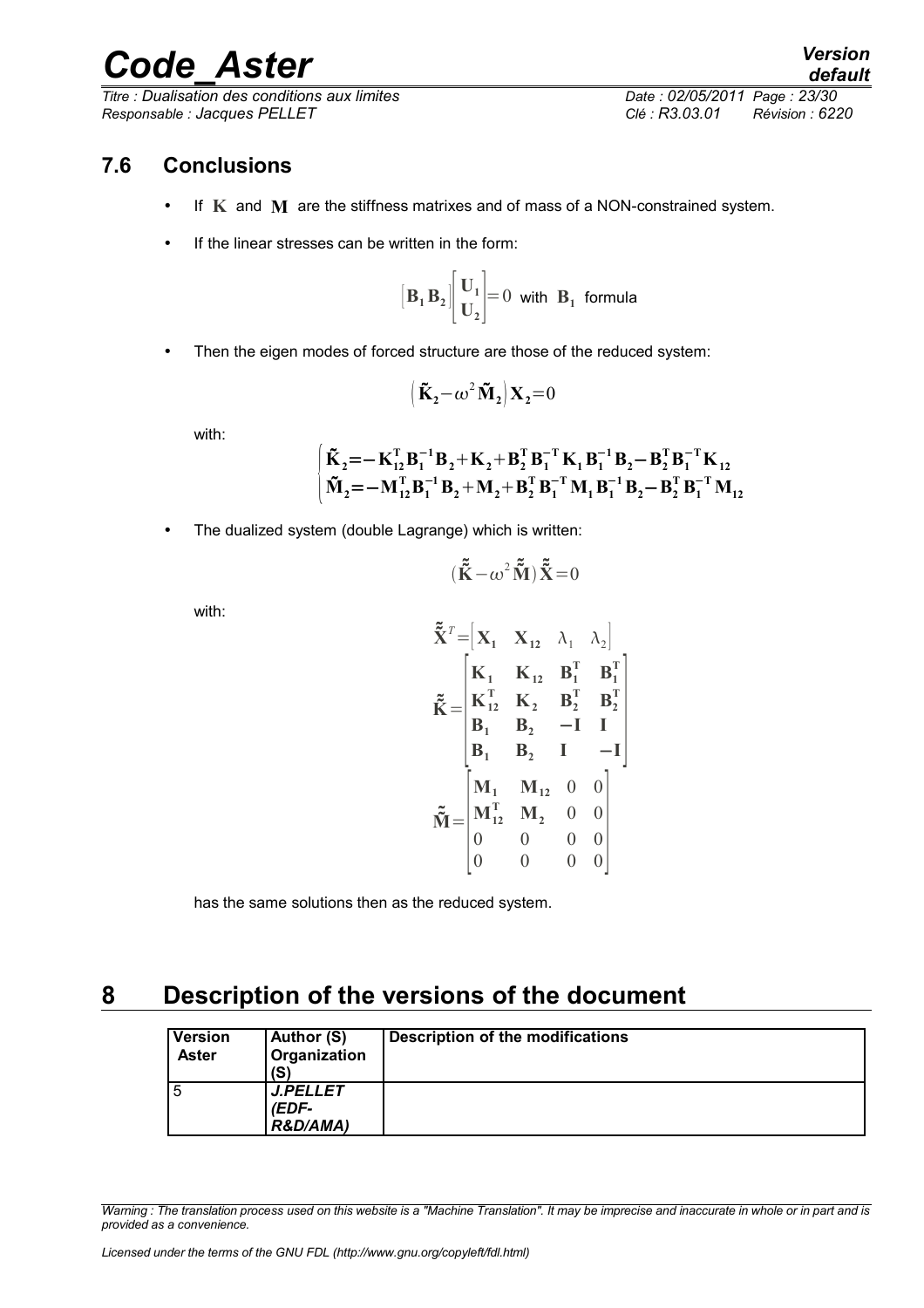*Titre : Dualisation des conditions aux limites Date : 02/05/2011 Page : 24/30 Responsable : Jacques PELLET Clé : R3.03.01 Révision : 6220*

### **Annexe 1**

#### **Is problem 1**

$$
\min_{\mathbf{u} \in \mathbf{V}} J(\mathbf{u})
$$
\n
$$
J(\mathbf{u}) = \frac{1}{2} (\mathbf{A}\mathbf{u}, \mathbf{u}) - (\mathbf{b}, \mathbf{u})
$$
\nV pennies spaces closely connected

\n
$$
\mathbb{R}^n = \left\{ \mathbf{u} \in \mathbb{R}^n \text{ tel que } \mathbf{C}_i \mathbf{u} - \mathbf{d}_i = 0, \forall i = 1, p \right\}
$$
\nA and b are defined on

\n
$$
\mathbb{R}^n
$$
\nA positive symmetric matrix of order

\n
$$
n
$$

#### **Problem 2**

To find 
$$
\mathbf{u} \in \mathbf{V}
$$
 such as:  $\left( [\mathbf{A}\mathbf{u}, \mathbf{v}_0] - (\mathbf{b}, \mathbf{v}_0) = 0 \quad \forall \mathbf{v}_0 \in \mathbf{V}_0 \right)$   
\n $\mathbf{V} = \left[ \mathbf{u} \in \mathbb{R}^n \text{ tel que } \mathbf{C}_i \mathbf{u} - \mathbf{d}_i = 0, \forall i = 1, p \right]$   
\n $\mathbf{V}_0 = \left[ \mathbf{v}_0 \in \mathbb{R}^n \text{ tel que } \mathbf{C}_i \mathbf{u} = 0, \forall i = 1, p \right]$ 

One will show that the two preceding problems are equivalent. Let us notice first of all that problem 2 is equivalent to problem 2 '.

#### **Problem 2 '**

To find 
$$
\mathbf{u} \in \mathbf{V}
$$
 such as:  $((\mathbf{A}\mathbf{u}, \mathbf{v} - \mathbf{u}) - (\mathbf{b}, \mathbf{v} - \mathbf{u}) = 0 \quad \forall \mathbf{v} \in V$   
\n
$$
\mathbf{V} = \begin{bmatrix} u \in \mathbb{R}^n \text{ tel que } \mathbf{C}_i \mathbf{u} - \mathbf{d}_i = 0, \ \forall i = 1, p \end{bmatrix}
$$

There is indeed bijection between the group of  $\big\{ \mathbf{v}-\mathbf{u},\mathbf{u} \in \mathbf{V},\mathbf{v} \!\in\! \mathbf{V} \big\} \;$  and the group  $\,\mathbf{V_0}\,$  .

**Let us show that problem 2 ' is equivalent to problem 1:**

That is to say **u** solution of 2 '

Then,  $\forall v \in V$ 

$$
J(\mathbf{v}) - J(\mathbf{u}) = \frac{1}{2} (\mathbf{A}\mathbf{v}, \mathbf{v}) - (\mathbf{b}, \mathbf{v}) - \frac{1}{2} (\mathbf{A}\mathbf{u}, \mathbf{u}) + (\mathbf{b}, \mathbf{u})
$$
  
\n
$$
= \frac{1}{2} (\mathbf{A}\mathbf{v}, \mathbf{v}) - (\mathbf{A}\mathbf{u}, \mathbf{v} - \mathbf{u}) - \frac{1}{2} (\mathbf{A}\mathbf{u}, \mathbf{u})
$$
  
\n
$$
= \frac{1}{2} ((\mathbf{A}\mathbf{v}, \mathbf{v}) - 2 (\mathbf{A}\mathbf{u}, \mathbf{v}) + (\mathbf{A}\mathbf{u}, \mathbf{u})) = \frac{1}{2} (\mathbf{A} (\mathbf{u} - \mathbf{v}, \mathbf{u} - \mathbf{v})) \ge 0
$$

*default*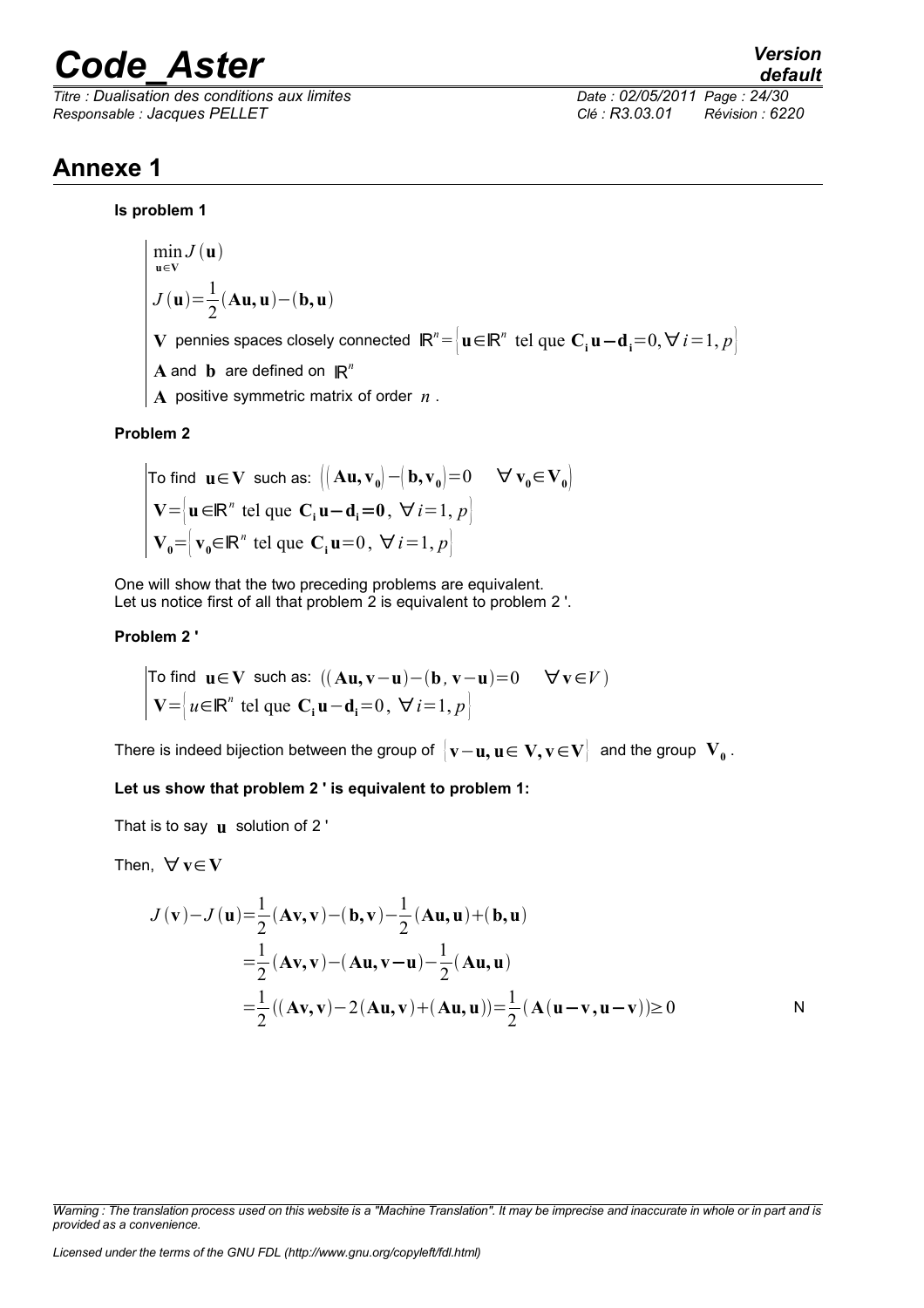*Titre : Dualisation des conditions aux limites Date : 02/05/2011 Page : 25/30 Responsable : Jacques PELLET Clé : R3.03.01 Révision : 6220*

*default*

Let us calculate derivative first of all of  $J(\mathbf{u})$ :

$$
\begin{aligned}\n\forall \mathbf{u} \in \mathbf{V}, \forall \mathbf{v}_0 \in \mathbf{V}_0, \\
J'(\mathbf{u}) \cdot \mathbf{v}_0 &= \lim_{\varepsilon \to 0} \frac{J(\mathbf{u} + \varepsilon \mathbf{v}_0) - J(\mathbf{u})}{\varepsilon} \\
&= \lim_{\varepsilon \to 0} \left[ (\mathbf{A} \mathbf{u}, \mathbf{v}_0) + \frac{\varepsilon}{2} (\mathbf{A} \mathbf{v}_0, \mathbf{v}_0) - (\mathbf{b}, \mathbf{v}_0) \right] = (\mathbf{A} \mathbf{u} - \mathbf{b}) \mathbf{v}_0\n\end{aligned}
$$

That is to say **u** the solution of Pb1

 $\forall$  **V∈V** , let us pose  $v_0 = v - u$ ;  $v_0 \in V_0$ .

$$
\forall \varepsilon \quad \frac{J(u+\varepsilon \mathbf{v}_0) - J(u)}{\varepsilon} \ge 0 \quad \Rightarrow \quad (J'(u) \cdot \mathbf{v}_0 \ge 0 \quad , \ \forall \mathbf{v}_0 \in \mathbf{V}_0)
$$

It is seen that  $J'(\mathbf{u})$  who is a linear form on  $|\mathbf{V}_0|$  must be systematically positive. This is possible only if this form is identically null.

One concludes from it that:

$$
J'(u)(v-u) = (Au-b)(v-u) = 0 \quad , \quad \forall v \in V
$$

*Warning : The translation process used on this website is a "Machine Translation". It may be imprecise and inaccurate in whole or in part and is provided as a convenience.*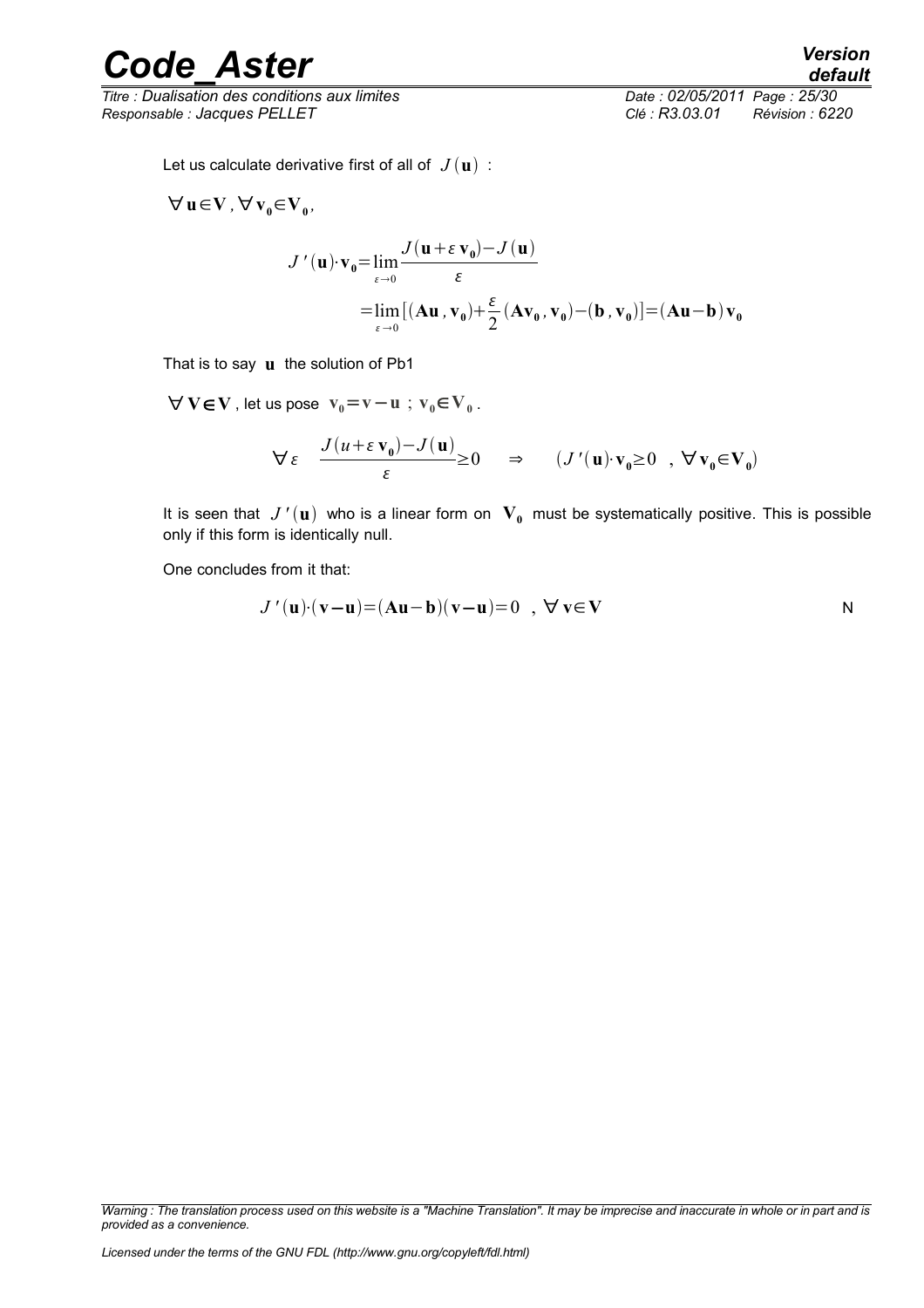*Titre : Dualisation des conditions aux limites Date : 02/05/2011 Page : 26/30 Responsable : Jacques PELLET Clé : R3.03.01 Révision : 6220*

*default*

### **Annexe 2**

#### **Definitions, notations**

- **A** is the unconstrained stiffness matrix  $\begin{bmatrix} n & n \end{bmatrix}$  (symmetric and positive)
- **C** is the matrix of blocking:  $C**u** − *d* = 0$  ( *C* matrix *n' p*  $|p < n|$  )
- **u** of the physical degrees of freedom is the vector  $\in R^n$
- $\lambda^1$  of the first degrees of freedom of Lagrange is the vector  $\in \mathbb{R}^p$
- $\lambda^2$  of the second degrees of freedom of Lagrange One is  $\in \mathbb{R}^p$

$$
\mathbf{x} = (\mathbf{u}, \lambda^1, \lambda^2) \in \mathbb{R}^n \times \mathbb{R}^p \times \mathbb{R}^p
$$

the vector notes:

- **U** all the physical degrees of freedom,
- $\Lambda^1$  all the first degrees of freedom of Lagrange,
- $\cdot$   $\Lambda^2$  all the second degrees of freedom of Lagrange.

*α*∈ℝ

**K** stamp of a symmetric  $2 p + n$  nature

$$
\mathbf{K} = \begin{bmatrix} \mathbf{A} & \mathbf{C}^{\mathrm{T}} & \mathbf{C}^{\mathrm{T}} \\ \mathbf{C} & -\alpha \mathbf{I} & \alpha \mathbf{I} \\ \mathbf{C} & \alpha \mathbf{I} & -\alpha \mathbf{I} \end{bmatrix}.
$$

the matrix **K** written above corresponds to a certain classification of the unknowns:

 $\mathbf{x} = (\mathbf{u}, \lambda^1, \lambda^2)$ 

The genuine matrix **K** which one seeks to show that it is factorisable by *LDL<sup>T</sup>* without permutation is not written with this classification. The only rule of classification taken into account is the following one:

#### **Regulate** *R0* **:**

The two degrees of freedom of Lagrange associated with an equation with connection **C<sup>i</sup> U**−**di**=0 frame the d.o.f. physiques constrained by this equation.

Thereafter, to simplify the writing, one will take  $\alpha = 1$ .

One seeks to show that very under matrix  $\mathbf{K}_i$  of  $\mathbf{K}$  is invertible.

That is to say under matrix  $\mathbf{K}_i$  given. It corresponds to a division of the degrees of freedom: those of row  $\leq i$ , those of row  $\geq i$ .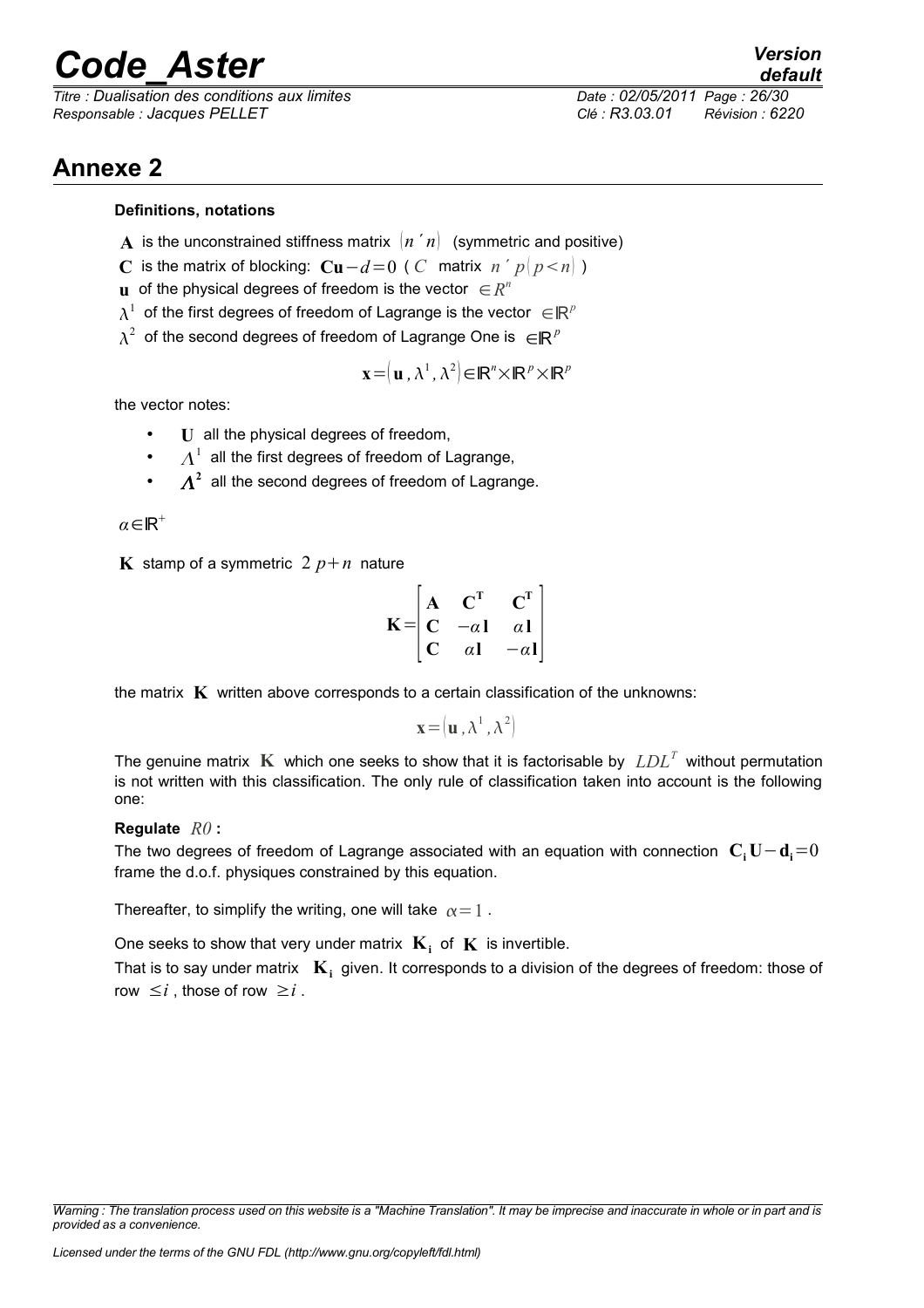*Titre : Dualisation des conditions aux limites Date : 02/05/2011 Page : 27/30 Responsable : Jacques PELLET Clé : R3.03.01 Révision : 6220*

*default*

- $\tilde{U}$  the subset of  $U$  corresponding to the degrees of freedom of row  $\leq i$ .
- $\tilde{U}$  the subset of U corresponding to the degrees of freedom of row  $>i$ .
- $\rm L_1$  the couples such as formula is  $\, \left[ \lambda_1^1, \, \lambda_1^2 \right] \, \, \text{ rang } \left[ \lambda_1^1 \right] \! < \! \text{rang } \left[ \lambda_1^2 \right] \! \leq \! i$  $L_1^1 = |\lambda_1^1|$  ;  $L_1^2 = |\lambda_1^2|$
- $\text{L}_3$  the couples such as formula is  $\left(\lambda_3^1, \, \lambda_3^2\right)$   $i<$ rang  $\left(\lambda_3^1\right)<$ rang  $\left(\lambda_3^2\right)$  $L_3^1 = |\lambda_3^1|$  ;  $L_3^2 = |\lambda_3^2|$
- $\rm L_2$  the couples such as formulates One  $\rm \left(\lambda_2^1,\ \lambda_2^2\right)$  is  $\rm\,rang\,\left(\lambda_2^1\right)\leq i<\rm rang\,\left(\lambda_2^2\right)$  $L_2^1 = |\lambda_2^1|$  ;  $L_2^2 = |\lambda_2^2|$

all A.  $L = \bigcup_{i=1,3}$ *j*=1,2  $L_i^j$ 

the matrix  $\; C \;$  can cut out in 3 parts corresponding to cutting  $\; ({\rm L}_1, {\rm L}_2, {\rm L}_3)$ 

Each matrix  $\textbf{C}_\textbf{i}$  can cut out in  $\,2$  parts corresponding to cutting  $\,big|\, \tilde{\textbf{U}}$  ,  $\tilde{\tilde{\textbf{U}}} \big|$ 



the matrix  $\,\mathrm{A}\,$  can Using cut out in 4 parts corresponding to  $\,\left(\,\tilde{\mathrm{U}}\, , \tilde{\tilde{\mathrm{U}}}\right)\,$ 

$$
\mathbf{A} = \begin{bmatrix} \tilde{\mathbf{A}} & \bar{\mathbf{A}} \\ \bar{\mathbf{A}}^{\mathrm{T}} & \tilde{\tilde{\mathbf{A}}} \end{bmatrix}
$$

cutting these notations, the problem to be solved is to show that the Ki matrix is invertible.

$$
\mathbf{K}_{i} = \begin{bmatrix} -\mathbf{I} & \mathbf{I} & 0 & \tilde{\mathbf{C}}_{1} \\ \mathbf{I} & -\mathbf{I} & 0 & \tilde{\mathbf{C}}_{1} \\ 0 & 0 & -\mathbf{I} & \tilde{\mathbf{C}}_{2} \\ \tilde{\mathbf{C}}_{1}^{\mathrm{T}} & \tilde{\mathbf{C}}_{1}^{\mathrm{T}} & \tilde{\mathbf{C}}_{2}^{\mathrm{T}} & \tilde{\mathbf{A}} \end{bmatrix}
$$

*Warning : The translation process used on this website is a "Machine Translation". It may be imprecise and inaccurate in whole or in part and is provided as a convenience.*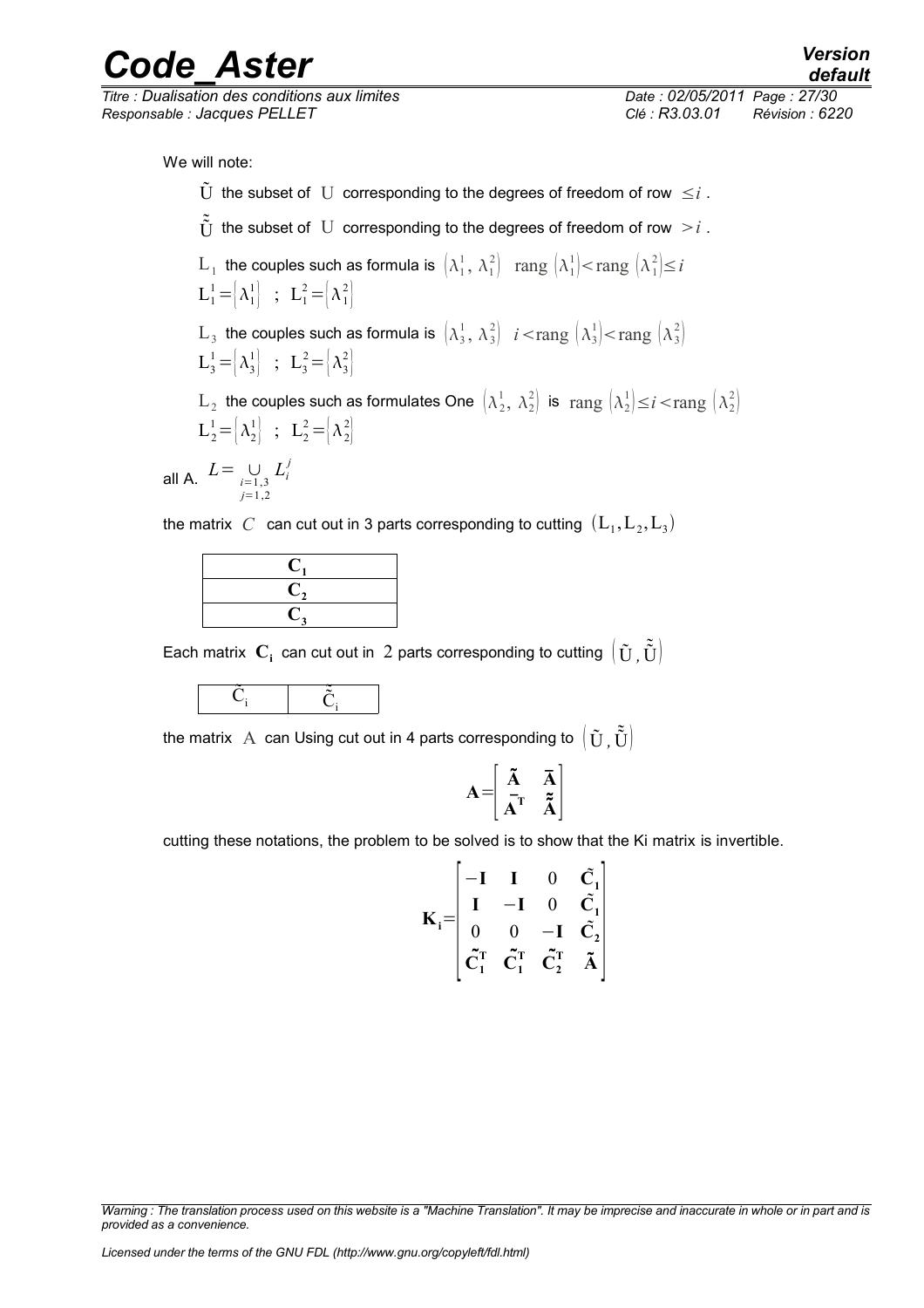*Titre : Dualisation des conditions aux limites Date : 02/05/2011 Page : 28/30 Responsable : Jacques PELLET Clé : R3.03.01 Révision : 6220*

This matrix corresponds to the vector  $\mathbf{X}_\text{i}$  =

It should be shown that:  $\mathbf{K}_i \cdot \mathbf{X}_i = 0 \Rightarrow \mathbf{X}_i = 0$ 

The problem is equivalent to:

Problem 1:

$$
(S) = \begin{cases}\n-\lambda_1^1 + \lambda_1^2 + \tilde{C}_1 \tilde{\mathbf{u}} = 0 \\
\lambda_1^1 - \lambda_1^2 + \tilde{C}_1 \tilde{\mathbf{u}} = 0 \\
-\lambda_2^1 + \tilde{C}_2 \tilde{\mathbf{u}} = 0 \\
\tilde{C}_1^T (\lambda_1^1 + \lambda_1^2) + \tilde{C}_2^T \lambda_2^1 + \tilde{\mathbf{A}} \cdot \tilde{\mathbf{u}} = 0\n\end{cases} \Rightarrow \begin{cases}\n\tilde{\mathbf{u}} = 0 \\
\lambda_1^1 = \lambda_1^2 = 0 \\
\lambda_2^1 = 0\n\end{cases}
$$

 $\left| \frac{\Delta}{2} \right|$ 

 $\lambda_1^1$  $\lambda_1^2$  $\lambda_2^1$  $\left| \begin{array}{c} \mathbf{v}_2 \\ \mathbf{U} \end{array} \right|$ 

#### **General case:**

It is supposed that  $\tilde{U} \neq \emptyset$  ;  $L_1 \neq \emptyset$  ;  $L_2 \neq \emptyset$ 

 $(S)$   $\Rightarrow$ 

$$
\lambda_1^1 = \lambda_1^2 \qquad \qquad \text{6q An2-1}
$$

$$
\tilde{\mathbf{C}}_1 \tilde{\mathbf{u}} = 0 \qquad \qquad \qquad \qquad \text{6q An2-2}
$$

$$
\lambda_2^1 = \tilde{C}_2 \tilde{u} \qquad \qquad \text{6q An2-3}
$$

$$
2\tilde{\mathbf{C}}_1^{\mathsf{T}}\lambda_1^1 + \left(\tilde{\mathbf{C}}_2^{\mathsf{T}}\tilde{\mathbf{C}}_2 + \tilde{\mathbf{A}}\right)\tilde{\mathbf{u}} = 0
$$
éq An2-4

Of [éq An2-4], one deduces:

$$
2 \tilde{\mathbf{u}}^{\mathrm{T}} \tilde{\mathbf{C}}_1^{\mathrm{T}} \mathbf{l}_1^1 + \tilde{\mathbf{u}}^{\mathrm{T}} \left( \tilde{\mathbf{C}}_2^{\mathrm{T}} \tilde{\mathbf{C}}_2 + \tilde{\mathbf{A}} \right) \tilde{\mathbf{u}} = 0
$$

From [éq An2-2], one obtains:

$$
\tilde{\mathbf{u}}^{\mathrm{T}} \tilde{\mathbf{C}}_{1}^{\mathrm{T}} = 0 \Rightarrow \tilde{\mathbf{u}}^{\mathrm{T}} \tilde{\mathbf{C}}_{2}^{\mathrm{T}} \tilde{\mathbf{C}}_{2} \tilde{\mathbf{u}} + \tilde{\mathbf{u}}^{\mathrm{T}} \tilde{\mathbf{A}} \tilde{\mathbf{u}} = 0
$$

$$
\Rightarrow \tilde{\mathbf{u}}^{\mathrm{T}} \tilde{\mathbf{C}}_{2}^{\mathrm{T}} \tilde{\mathbf{C}}_{2} \tilde{\mathbf{u}} + \tilde{\mathbf{u}}^{\mathrm{T}} \tilde{\mathbf{A}} \tilde{\mathbf{u}} = 0
$$

*Warning : The translation process used on this website is a "Machine Translation". It may be imprecise and inaccurate in whole or in part and is*

*Licensed under the terms of the GNU FDL (http://www.gnu.org/copyleft/fdl.html)*

*default*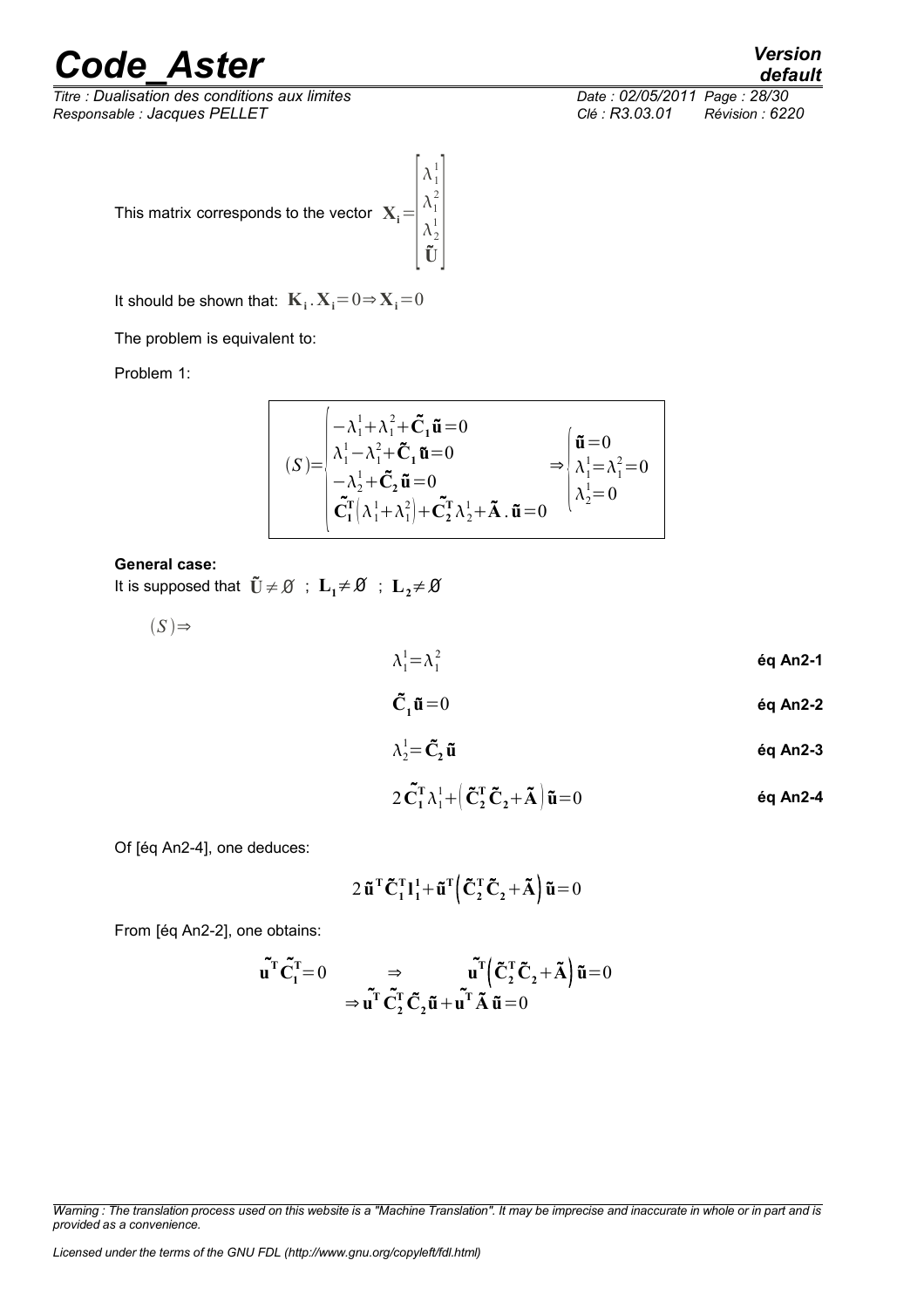#### *Code\_Aster Version default*

*Titre : Dualisation des conditions aux limites Date : 02/05/2011 Page : 29/30 Responsable : Jacques PELLET Clé : R3.03.01 Révision : 6220*

However  $\bf{\tilde{A}}$  is symmetric positive (under matrix of a positive matrix) and  $\bf{\tilde{C}}_2^T\bf{\tilde{C}}_2$  is as a positive symmetric matrix, therefore this sum cannot be null as if the two terms are null.

$$
\Rightarrow \begin{cases} \tilde{\mathbf{u}}^{\mathrm{T}} \tilde{\mathbf{C}}_2^{\mathrm{T}} \cdot \tilde{\mathbf{C}}_2 \tilde{\mathbf{u}} = 0 \\ \tilde{\mathbf{u}}^{\mathrm{T}} \tilde{\mathbf{A}} \tilde{\mathbf{u}} = 0 \end{cases}
$$

 $\Rightarrow \mathbf{\tilde{C}}_2 \mathbf{\tilde{u}} = 0 \Rightarrow \lambda_2^1$ <sup>1</sup>=0 **éq An2-5**

 $\tilde{\textbf{A}}$  is a positive matrix, one wants to show that:

$$
\tilde{\mathbf{u}}^{\mathrm{T}} \tilde{\mathbf{A}} \; \tilde{\mathbf{u}} = 0 \Rightarrow \tilde{\mathbf{u}} = 0 \tag{6} \mathbf{A} \mathbf{n2} \cdot \mathbf{6}
$$

It remains us to show that:  $\mathbf{\tilde{u}}\!=\!0$  et  $\lambda^{1}_{1}\!=\!0$ 

 $\tilde{\mathbf{u}} = 0$ 

 ${\bf L}$ et us prolong  $\tilde{\bf u}$  on  ${\bf R}^n$  by  $\tilde{\tilde{\bf u}}\!=\!0$   ${\bf u}\!=\!\!{\bf u}\,, \tilde{\tilde{\bf u}})$  :

$$
\mathbf{u}^{\mathrm{T}} \mathbf{A} \mathbf{u} = \tilde{\mathbf{u}}^{\mathrm{T}} \tilde{\mathbf{A}} \tilde{\mathbf{u}} = 0 \Rightarrow \mathbf{u} \in \ker \mathbf{A}
$$

$$
\mathbf{C} \mathbf{u} = \begin{bmatrix} \mathbf{C}_1 \mathbf{u} \\ \mathbf{C}_2 \mathbf{u} \\ \mathbf{C}_3 \mathbf{u} \end{bmatrix} = \begin{bmatrix} \tilde{\mathbf{C}}_1 \tilde{\mathbf{u}} \\ \tilde{\mathbf{C}}_2 \tilde{\mathbf{u}} \\ \tilde{\mathbf{C}}_3 \tilde{\mathbf{u}} \end{bmatrix} = \begin{bmatrix} 0 \\ 0 \\ 0 \end{bmatrix}
$$

Indeed  $\tilde{\mathbf{C}}_3$ =0 because if not, there would exist d.o.f. of  $\tilde{\mathbf{u}}$  constrained by equations not yet taken into account (of row  $\,>$   $i$  ) what is contrary with  $\, {\rm R}_{\,0}$  .

The prolongation  $\bf{u}$  of  $\bf{\tilde{u}}$  is thus in the cores of  $\bf{A}$  and  $\bf{C}$ . One will show that it is then null. Let us take again the problem with "simple Lagrange".

$$
(S_2) = \begin{cases} \mathbf{A} \mathbf{u} + \mathbf{C}^{\mathrm{T}} \lambda = \mathbf{b} \\ \mathbf{C} \mathbf{u} = \mathbf{d} \end{cases}
$$

So  $\mathbf{u}_0 \neq 0$  is such that  $\mathbf{A}\mathbf{u}_0 = 0$  and  $\mathbf{Cu}_0 = 0$ .

If  $u_1$  is solution of S2, it is seen that then  $\mathbf{u}_1 + \mu \mathbf{u}_0$  is also solution. What is impossible because we suppose our problem posed physically well.

One concludes from it that  $\mathbf{u}=0 \Rightarrow \mathbf{\tilde{u}}=0$ .

*Warning : The translation process used on this website is a "Machine Translation". It may be imprecise and inaccurate in whole or in part and is provided as a convenience.*